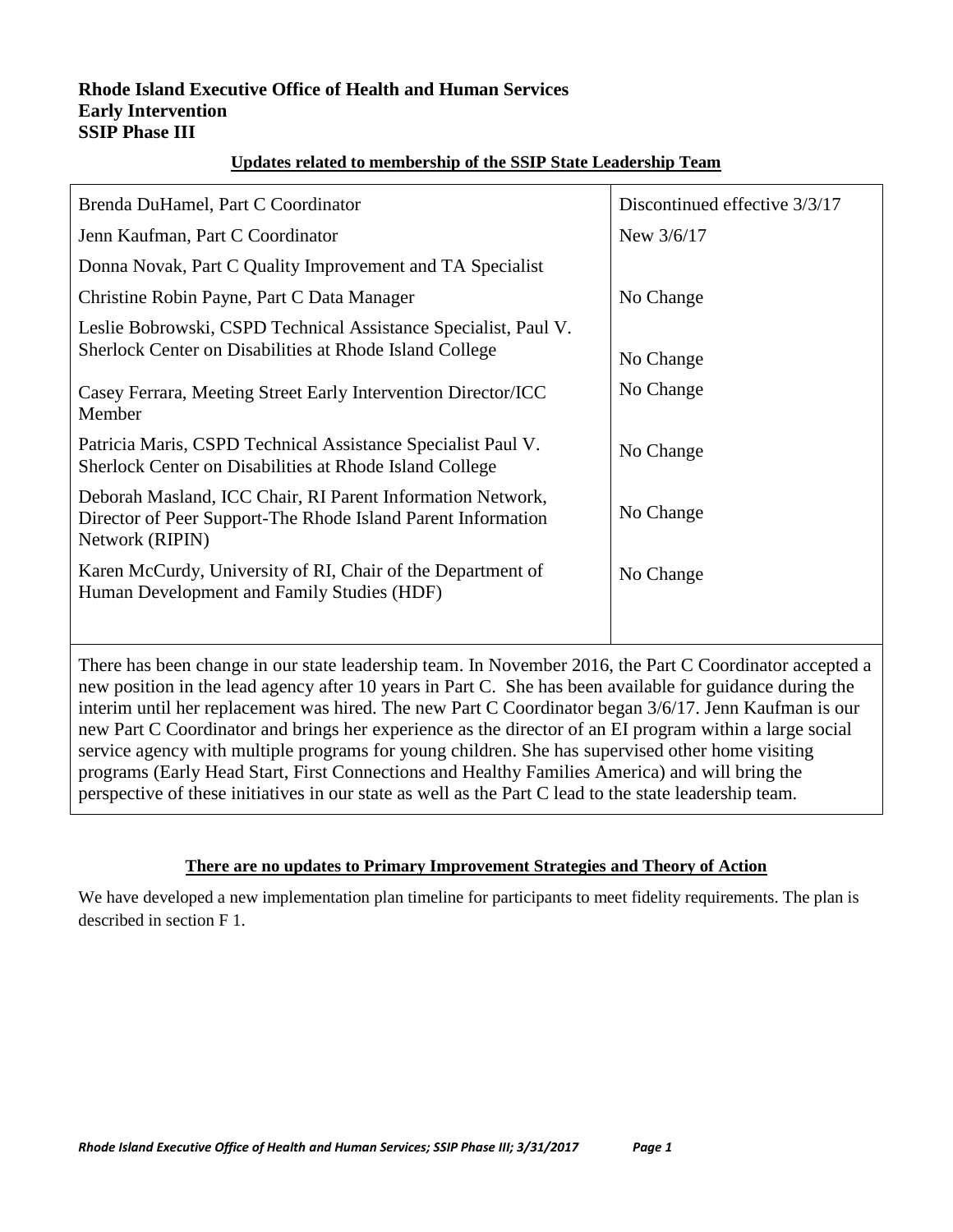#### **Phase III Summary**

### **A. Summary of Phase III**

*1. Theory of action or logic model for the SSIP, including the SiMR*

# Rhode Island Early Intervention Theory of Action

*SIMR: Rhode Island will increase the percentage of children showing greater than expected growth in positive social emotional skills (Summary Statement A for Outcome #1). Our SIMR focuses on a subpopulation of children whose families have participated in a family directed assessment utilizing the Routines-Based Interview (RBI: Robin McWilliam Ph.D.)*

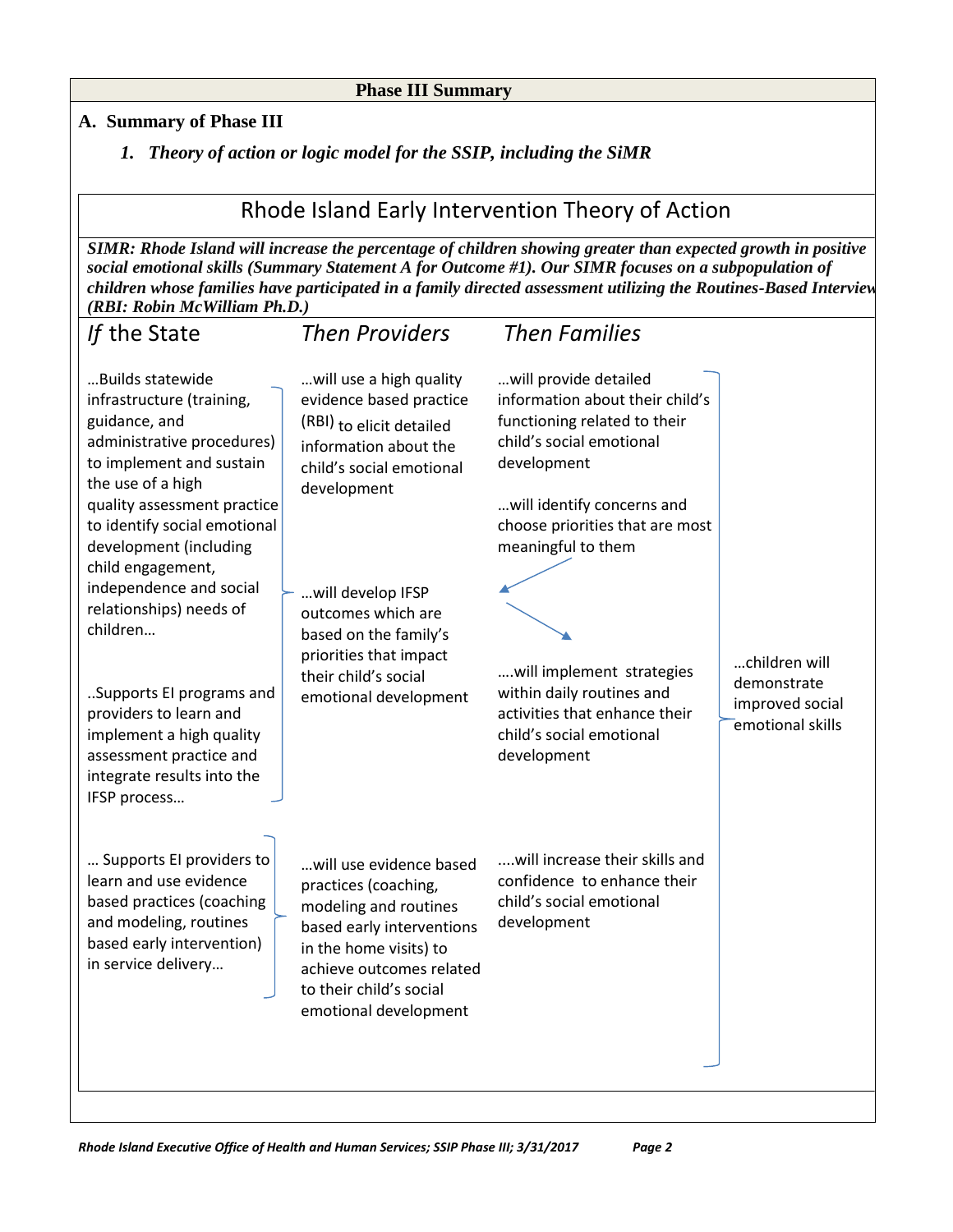# *2. The coherent improvement strategies or principle activities employed during the year, including infrastructure improvement strategies*

Improvement strategies employed during the year have focused on strands A and B of our Theory of Action. (Strand C activities will begin in September 2017). The activities this year were:

**A**. Build statewide infrastructure (training, guidance and administrative procedures) to implement and sustain the use of a high-quality assessment practices to identify social emotional development (including child engagement, independence and social relationships)

For strand A, the principle activities included the following:

- a. Following an Implementation Plan to incrementally scale up the Routines Based Interview (RBI) as a statewide practice
- b. Updating and distributing RI Policies and Procedures, RI Claim Reimbursement Guidebook for EI Services and other statewide forms to support implementation of the RBI process
- c. Training personnel in updated Policies and Procedures, RI Claim Reimbursement Guidebook for EI Services and other statewide forms which support RBI implementation
- d. Incorporating Quality Indicators related to Routines Based Early Intervention into the general supervision system
	- i. •IFSP Outcomes: (family owned, functional, measurable and embedded into **a**  routine)
	- ii. •Services Rendered: (reflective coaching, modeling, parent participation)
- e. Implementing an RBI communication plan

**B**. Support EI Providers to learn, and implement a high-quality assessment practice and integrate the results into the IFSP process.

For strand B the principle activities included the following:

- a. Developing and providing RBI professional development (PD) and coaching
- b. Providing RBI PD for ancillary team members
- c. Providing PD regarding IFSP outcomes development
- d. Providing PD linking RBI to Child Outcomes Summary (COS) Process
- e. Providing PD for supervisors to support RBI
- f. Developing and distributing useful resources

# *3.The specific evidence-based practices that have been implemented to date*

Implementation of the Routines Based Interview (McWilliam) as a statewide practice has been the primary evidenced based practice that has been implemented. RI has selected statewide implementation of the RBI because it is an evidenced based practice designed to provide an indepth child and family assessment that results in functional child and family outcomes chosen by family.

# *4.Brief overview of the year's evaluation activities, measures, and outcomes*

Our evaluation activities have closely followed our evaluation plan. We have used the Evaluation Logic Model template (created by the IDEA Data Center) we developed in Phase II, which is linked to our Theory of Action. This tool outlines our outputs along with direct, intermediate and long term outcomes for each improvement strategy. We also used the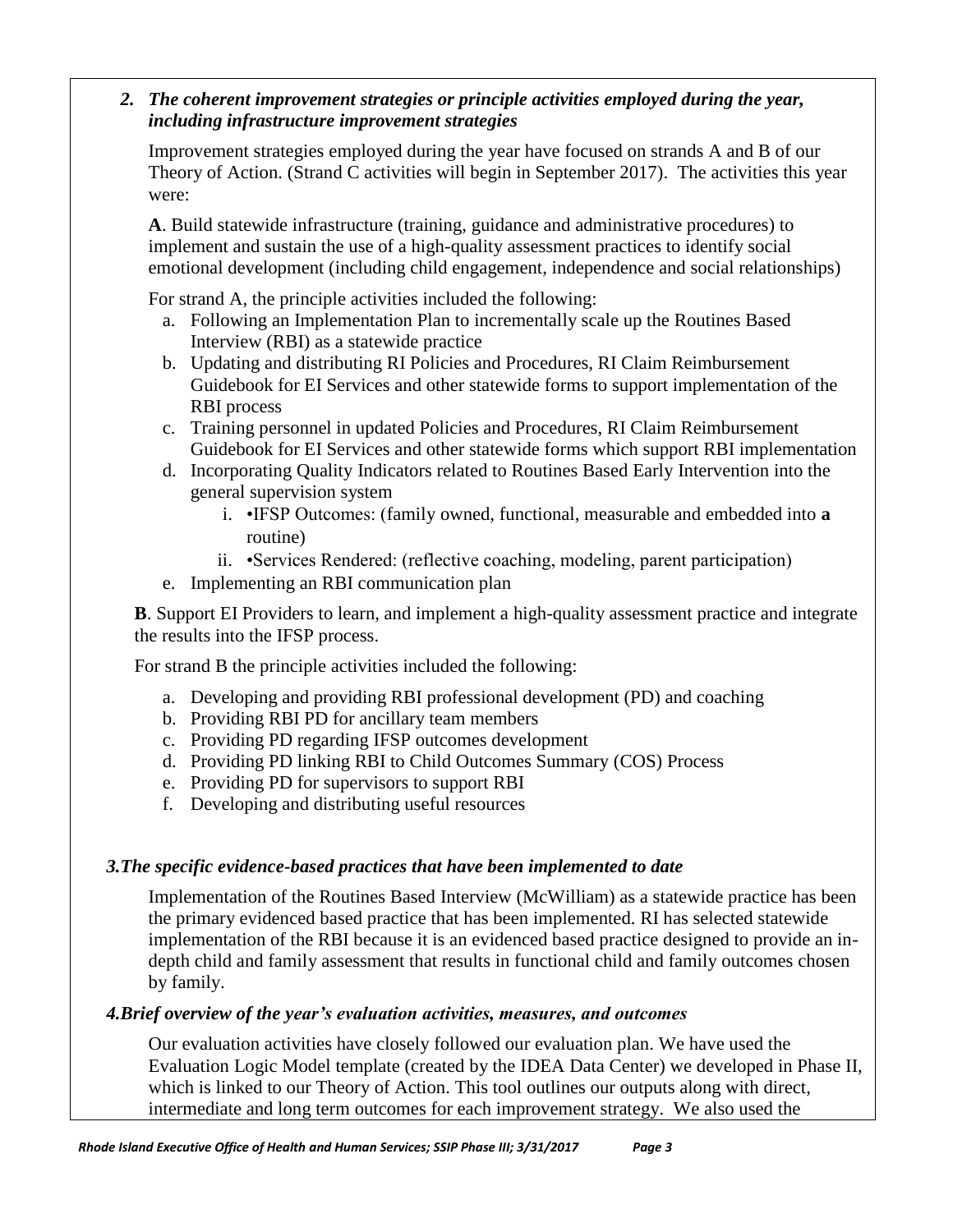Evaluation Worksheet 5: Evaluation Questions related to Outcomes (IDC) document we developed in Phase II. Please see attached documents. This year we have followed the evaluation questions related to the short-term outcomes for improvement strategies A and B. We have added a question to our original document "Is the percentage of children in the system whose family completed an RBI increasing?" We would expect this number to grow as individuals are trained in the RBI. Also, we have altered some data collection methods in the original document to simplify our plan. For example, some of our evaluation questions listed two methods of obtaining data: one was a supervisory review of trainee records, and the second was a review of records conducted as part of general supervision through annual provider selfassessments. We eliminated the additional supervisory review of trainee records as a method to obtain data. Embedding the evaluation of our SSIP into activities we already are doing is more efficient, and makes implementing the evaluation of our SSIP more accomplishable. Although we want supervisors to be involved in our evaluation plan, we want to focus on their valuable feedback in ways that do not create a burden for them. In addition, the supervisory role in the self-assessment would make the activity duplicative, with little added value.

We have collected data on all short term outcomes except one from Strand A: "Providers know" the criteria to self-assess documentation of service delivery (Services Rendered Forms)." Data collected for this measure are accomplished through an annual review of the Services Rendered Forms from each provider, which has been started but is not complete yet. These data will be reviewed by August 31, 2017 and included in the next report.

Our evaluation procedures included collecting and reviewing our data. In cases where the data was not as we had expected, we made changes in our approaches to address what the data revealed. This has happened throughout the year.

Our procedures included monitoring the completion of updates to state documents, monitoring the numbers of those trained in the RBI and fidelity targets, monitoring the number of RBIs in the data system, reviewing and using pre- and post-knowledge based training evaluations of participants trained, implementing a fidelity checklist with criteria for mastery, and reviewing data collected in our annual program self-assessments as part of general supervision. We have also used focused interviews as one of our evaluation procedures. EI supervisors voluntarily participated in focused interviews conducted by the University of Rhode Island (URI) graduate students enrolled in a Family Policy and Program Evaluation course, under the supervision of Karen McCurdy, course instructor and SSIP State Leadership Team member. This process was used to evaluate a short-term outcome, "Providers gain knowledge about how to conduct an RBI, how to prioritize family concerns based on the RBI, and how to develop outcomes based on the priorities of the family." In order for this outcome to be successfully achieved, supervisors must be competent in their ability to support staff in the RBI process. The focused interviews provided us with information about the areas in which supervisors needed more support. We will use the students in the Family Policy and Program Evaluation course to conduct focused interviews on this outcome again and other outcomes throughout our SSIP. Graduate students from URI also are assisting with data collection to help the SSIP team assess the effectiveness of the RBI by comparing parent satisfaction with the IFSP of parents who had an RBI and parents who have not had an RBI. The study has started and we anticipate its completion by the next year's report.

Our evaluation data revealed positive data in relation to our improvement strategies. Some highlights include meeting our training targets for the number of individuals trained in the RBI, achieving our intended outputs in changes to state forms and policies, and data showing the quality of our IFSP Outcomes have improved.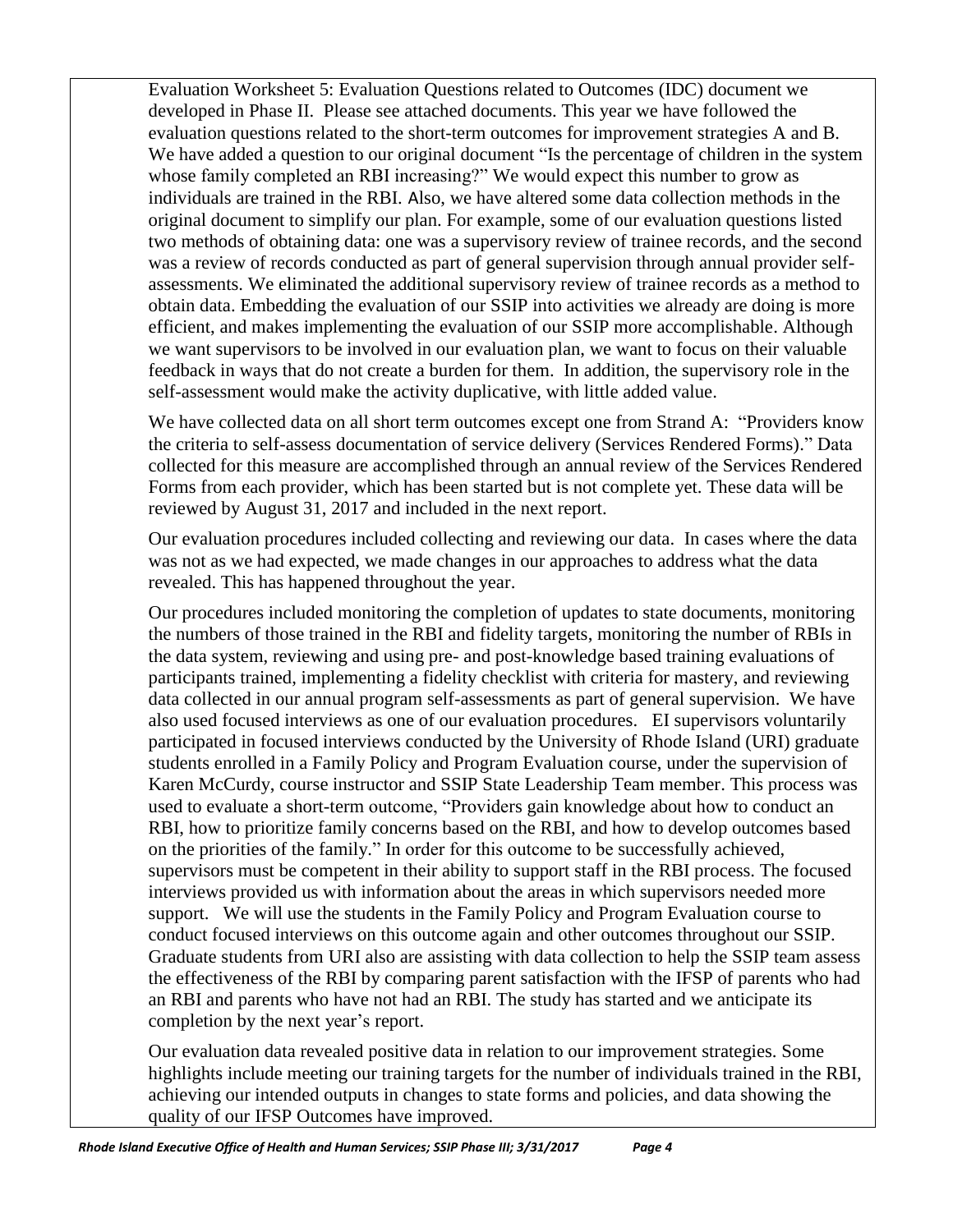# **5.Highlights of changes to implementation and improvement strategies**

One change to our implementation and improvement strategies has been regarding our fidelity requirements. Originally, we had established timelines for staff to submit a video which met fidelity guidelines of 85% using the RBI Fidelity Checklist (McWilliam). This benchmark would result in the participant being "RI Approved". Data revealed early on that the number of participants trained to fidelity was not progressing according to timelines. Feedback with trainees indicated the video as a barrier. We have implemented a new time line for reaching fidelity. We have implemented strategies based on stakeholder feedback which are described in Section B question 2(b).

# **B. Progress in Implementing the SSIP**

# *1. Description of the State's SSIP implementation progress*

# *a. Description of extent to which the State has carried out its planned activities with fidelity—what has been accomplished, what milestones have been met, and whether the intended timeline has been followed*

We have met the targets of the intended timelines for our implementation plan regarding training individuals to do the RBI. To date 156 participants have been trained in the RBI.

We have updated nearly all procedural documents as planned. One document, the IFSP Guidebook, was intended to be updated, but is still under revision at this time. The timeline was extended due to a new IFSP process and form which was rolled out December 2016.

One area where timelines have not been met is that participants trained in the RBI have not met our fidelity targets. In order to ensure providers were implementing RBI with fidelity, the RBI planning team established a schedule for trainees which included submitting a video of themselves conducting an RBI with a family within the 3 months following training. We have worked with stakeholders to address barriers to our original plan, altered our fidelity requirements and have created a new plan.

# *b. Intended outputs that have been accomplished as a result of the implementation activities*

Outputs achieved include:

An RBI Implementation Plan was developed and implemented

156 participants were trained in RBI in 4 cohorts of approximately 40 participants each

5 staff have been trained to fidelity

1 additional Site Based RBI Training was conducted with 35 participants

State Forms and documents revised or developed:

Updated RI Medicaid Reimbursement Manual for Early Intervention Services

Updated IFSP Policy, Child and Family Outcomes Policy including 2 public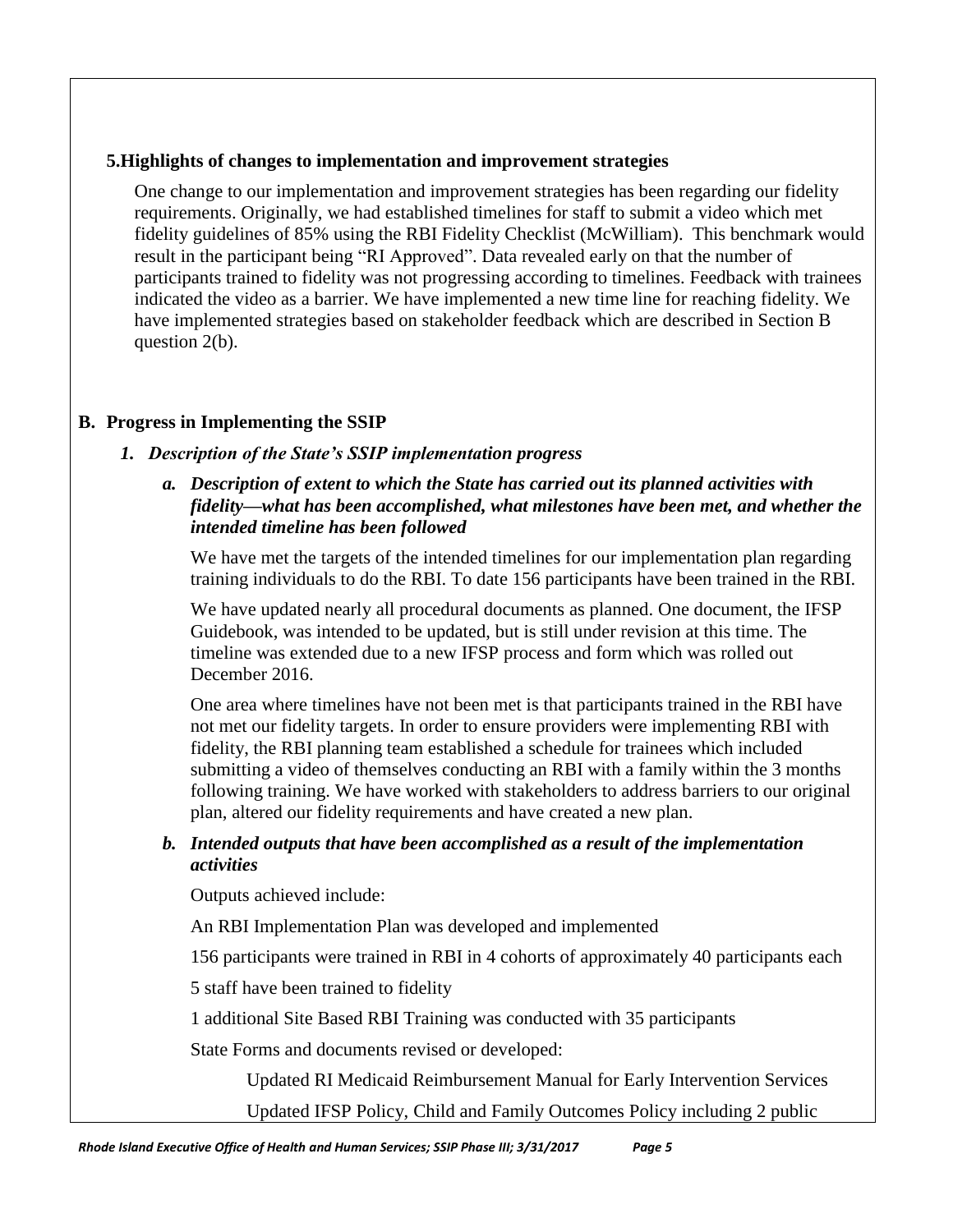hearings and public comment process

Updated IFSP, RI Provider Self-Assessment, and Intake Services Rendered Form RBI Recording Form

RBI Communication Plan developed

6 Electronic RBI Newsletter (504 views)

3 Presentations to ICC (52 participants)

Presentations to Directors (12 participants) and Supervisors (12 participants)

RBI Resources

Routines Based Interview Power Point

Routines Based Interview Page on website with 11 RBI resources

## *2. Stakeholder involvement in SSIP implementation*

*a. How stakeholders have been informed of the ongoing implementation of the SSIP* The Directors and Supervisors are two key stakeholder groups that have been used to provide feedback regarding implementation of the RBI. We have an existing structure of monthly meetings with those groups that include Part C staff, and the Comprehensive System of Personnel Development (CSPD) Director, and the Interagency Coordinating Council (ICC) Chair attends the Directors' Association as well. We have reviewed our ongoing RBI roll out with those groups and asked for feedback regarding issues that have arisen. This method helps to ensure that all programs are aware of the progress of RBI implementation and has optimized efforts for an effective roll out. With both of these groups we have shared our implementation plans and updated the groups regularly on our progress. These groups have been key in obtaining feedback and engaging in problem solving regarding issues that have arisen, such as the low number of RBIs in the data system and low numbers of staff trained to fidelity. For example, as data indicated smaller than expected number of RBIs in the data base we found two issues to address. We worked with stakeholders (supervisors and directors) to be sure data entry protocols were in place to obtain the data, we made changes in the data system to create a tool to identify missing data, and we created a clearer timeline requirement for conducting RBIs on all families. A key issue our evaluation has revealed is that we have not met our intended targets for fidelity in conducting the RBI. With stakeholder involvement and technical assistance from WestEd, we have developed a plan which utilizes supervisors to work with staff to achieve fidelity (85% or higher on the RBI Fidelity Checklist). We have altered our requirement for a video submission of an RBI, which has been identified as a barrier, and instead will use video as a supervisory tool for the trainee and supervisor. Another stakeholder group has been the staff who have completed RBI training. Trainers used their feedback to improve training. For example, when pre- and posttest data related to training for the RBI indicated lower participant scores on certain questions, training was altered to be clearer in the knowledge area that the question was designed to assess. We have all used trainees for feedback regarding our fidelity process and in addition have sent them a separate eNewsletter to keep them informed during implementation. Topics ranged from "What trainees reported about using the RBI", "How to introduce the ecomap", "How the RBI is related to the SSIP", "Why we focus on routines", and "How to ensure RBI data is entered into Welligent."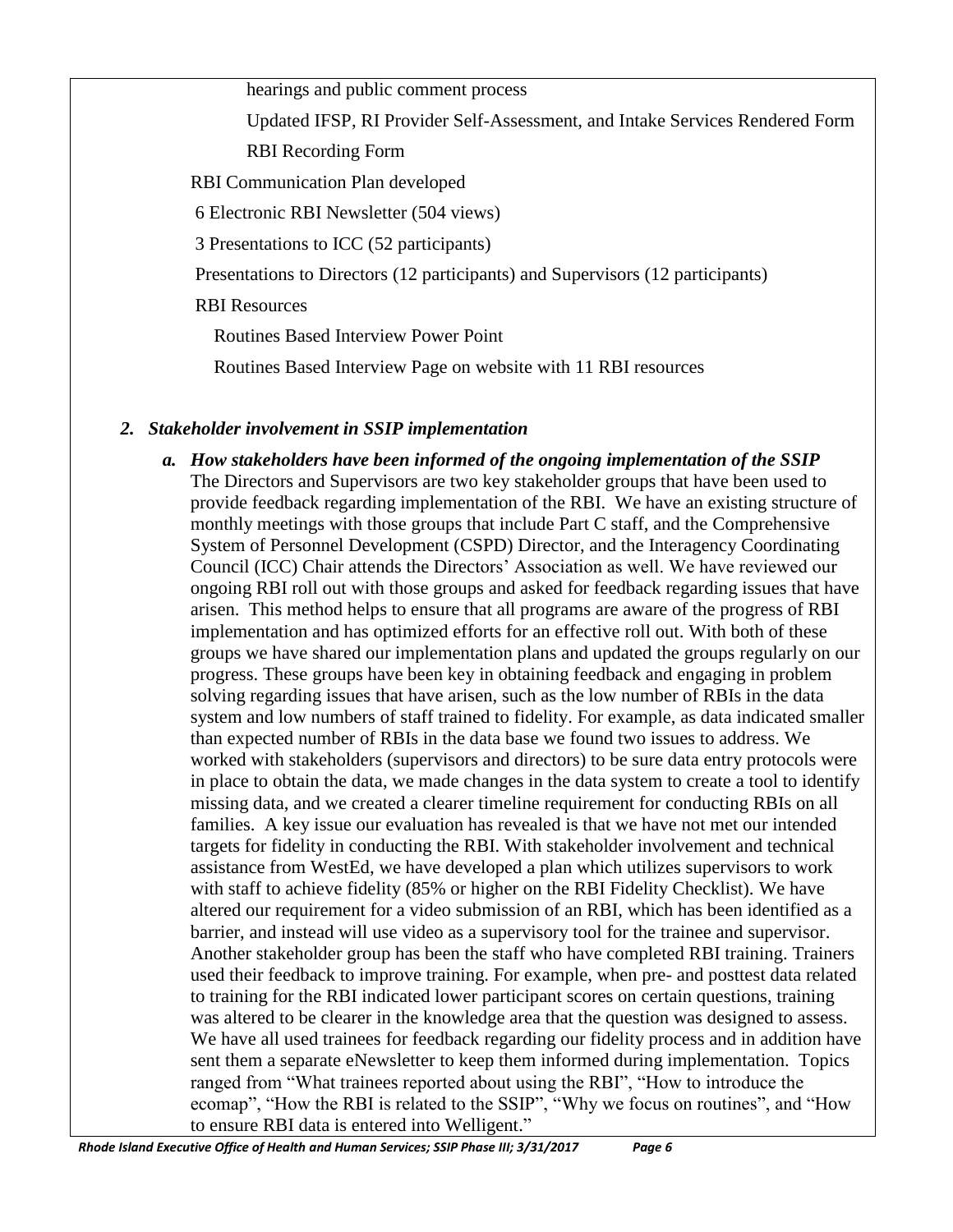b. **How stakeholders have had a voice and been involved in decision-making regarding the ongoing implementation of the SSIP**.

As our fidelity issue began to unfold, our planning team used feedback from trainees and supervisors to find out why. Staff were very concerned about videotaping themselves and/or asking the family for their consent to do so. Programs had the means to video tape, but staff were resistant. Some programs also indicated difficulty in the means for videotaping and that using iPhone/cell phone was not sufficient in that power runs out due to the length of time needed for the RBI. In addition, the RBI and the use of video were both new procedures for these individuals. We initiated an incentive (\$25 gift card to Dunkin Donuts) which netted 2 videos. Email reminders were sent and supervisors were used to encourage staff to submit videos.

We began to realize that trainees needed more support in implementing RBI. Feedback indicated that RBI felt like a huge undertaking and adding the video component was a barrier and we realized that it was a deterrent to fidelity. We developed a plan for 2 of our certified EI trainers to mentor and observe RBI's to do fidelity checks in person, thus eliminating the videotaping. Mentors then reached out to follow up with trainees, offering their support. This approach fell short when the volume of trainees superseded the mentor's abilities to keep up with the trainees, while attending to their daily activities. We have been working with supervisors to effectively use them in creating a new fidelity process.

Our directors and supervisors have been involved in an ongoing way to help us understand the low numbers of RBIs reported in the data system. Initially we believed the low numbers of RBIs had to do with data entry of the RBI into the data system. The data system had a field for RBI but we did not have a state form which collected the data. The IFSP form was in revision and was the best place to collect the data. We had asked directors to cross-check their system data with the staff who had been trained in RBI. This generated more RBIs in the data system but still not the number we would expect. When programs verified their RBI data, it also became clear that staff trained in the RBI were not actually conducting RBIs. Staff were practicing on families that were already enrolled and gaining skills but they were not implementing RBI with newly enrolled families. Although we wanted to be sensitive to staff practice needs, we also realized we needed to be firmer about how much practice was reasonable. We instituted a cutoff date when the RBI would be required for all new enrollment (except those not trained). We recently met with directors for feedback, asking if all staff trained were conducting RBIs, and their feedback was "yes." This was helpful in that although we have an increase in RBIs, it appears low so we are planning a missing data request to program data entry staff to check specific IDs without an RBI in the data field. We have also created a tool in the data base for programs to track missing RBIs on an ongoing basis for quality data. A workgroup with representation from EI programs gave feedback on the format for the new IFSP and settled on the IFSP cover page as the place for the RBI field. The new IFSP form was released in August, 2016 with full roll out by December, 2016.

Another way we have used stakeholders (supervisors) in ongoing implementation of our SSIP is through the use of a focused interview survey. We realize that in order for staff to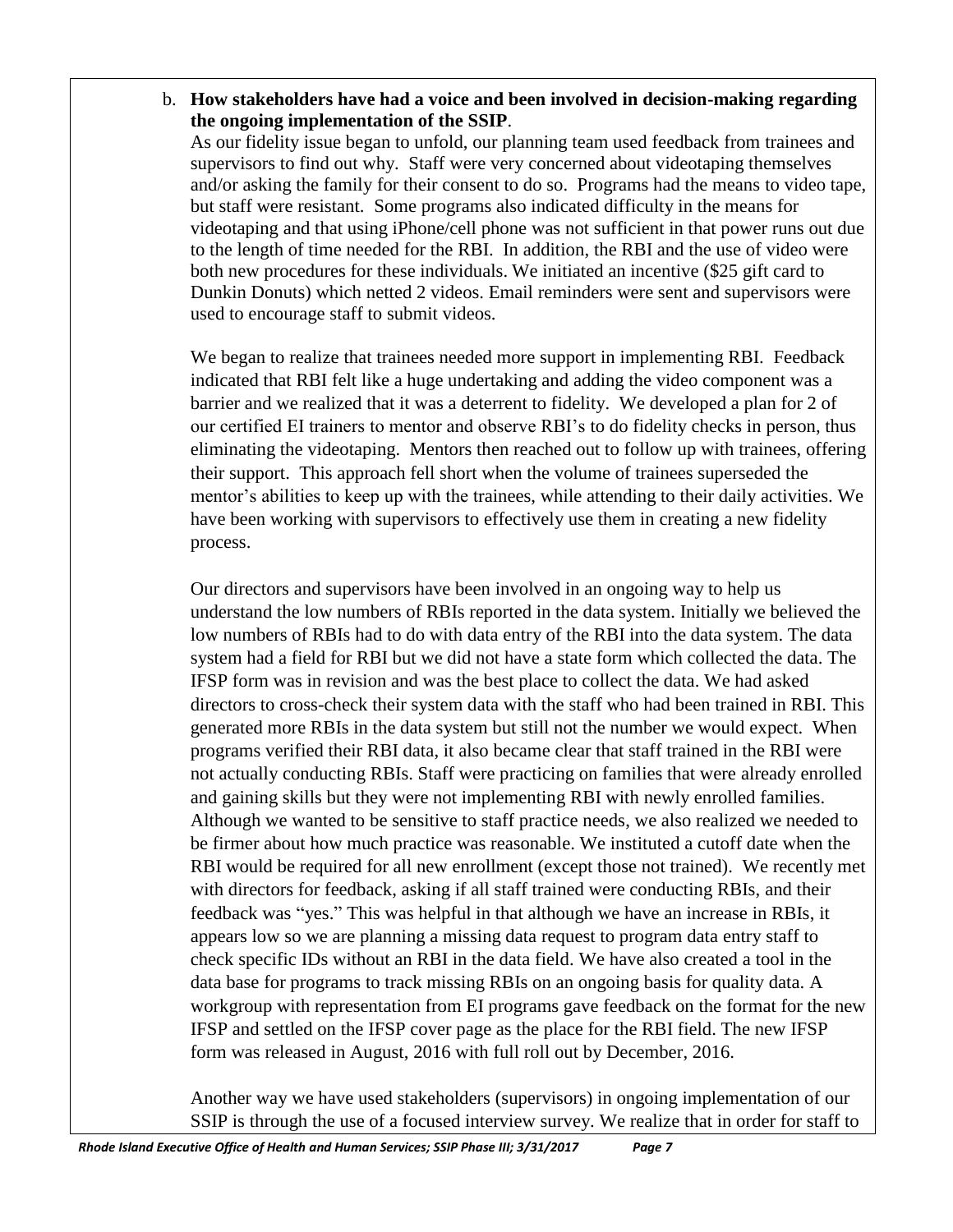implement the RBI, supervisors are key and must feel competent in supporting staff in its use. One of our short-term evaluation questions is "Do supervisors feel competent in supporting staff to implement the RBI". We also have this question as an intermediate outcome as well because our intent is to repeat the survey during the SSIP process in order to know in an ongoing way how to tailor our professional development to meet their needs. The focused interview was conducted by the University of Rhode Island (URI) graduate students enrolled in Family Policy and Program Evaluation course. The results indicated supervisors need additional support regarding RBI. We have used information from the survey to adapt the monthly supervisors meeting to meet supervisor needs.

## **C. Data on Implementation and Outcomes**

## **1. How the State monitored and measured outputs to assess the effectiveness of the implementation plan**

#### **a. How evaluation measures align with the theory of action**

Our evaluation measures are directly tied to our theory of action. We used the Evaluation Logic Model Template to direct our evaluation activities which is directly aligned with our Theory of Action. We have also used Worksheet 5 Evaluation Questions related to Outcomes tool which is directly related to our short term, intermediate and long term outcomes.

#### **b. Data sources for each key measures**

| <b>Short Term Outcomes</b>              | Data Source                         |
|-----------------------------------------|-------------------------------------|
| Providers have knowledge of new         | <b>Focused Monitoring-Annual RI</b> |
| procedures related to implementing      | Provider Self-Assessment            |
| the RBI (when to do it, how to          | Measured by the number of           |
| document in the IFSP paper work and     | compliant records (completed after  |
| what codes to use for billing purposes) | eligibility, prior to IFSP          |
|                                         | development; eco map in file;       |
|                                         | correct billing code)               |
|                                         | As measured by the number of        |
|                                         | RBIs in the data system             |
|                                         |                                     |
| Providers know the criteria to self-    | <b>Focused Monitoring-Annual RI</b> |
| assess IFSP outcomes                    | Provider Self -Assessment           |
|                                         | Measured by changes in the % of     |
|                                         | IFSP outcomes that are family       |
|                                         | owned, functional, measurable and   |
|                                         | embedded in a routine               |
|                                         | Measured by changes in the # of     |
|                                         | state corrections to the provider's |
|                                         | self-assessment of IFSP outcomes    |
|                                         | that are family owned, functional,  |
|                                         | measurable and embedded in a        |
|                                         | routine                             |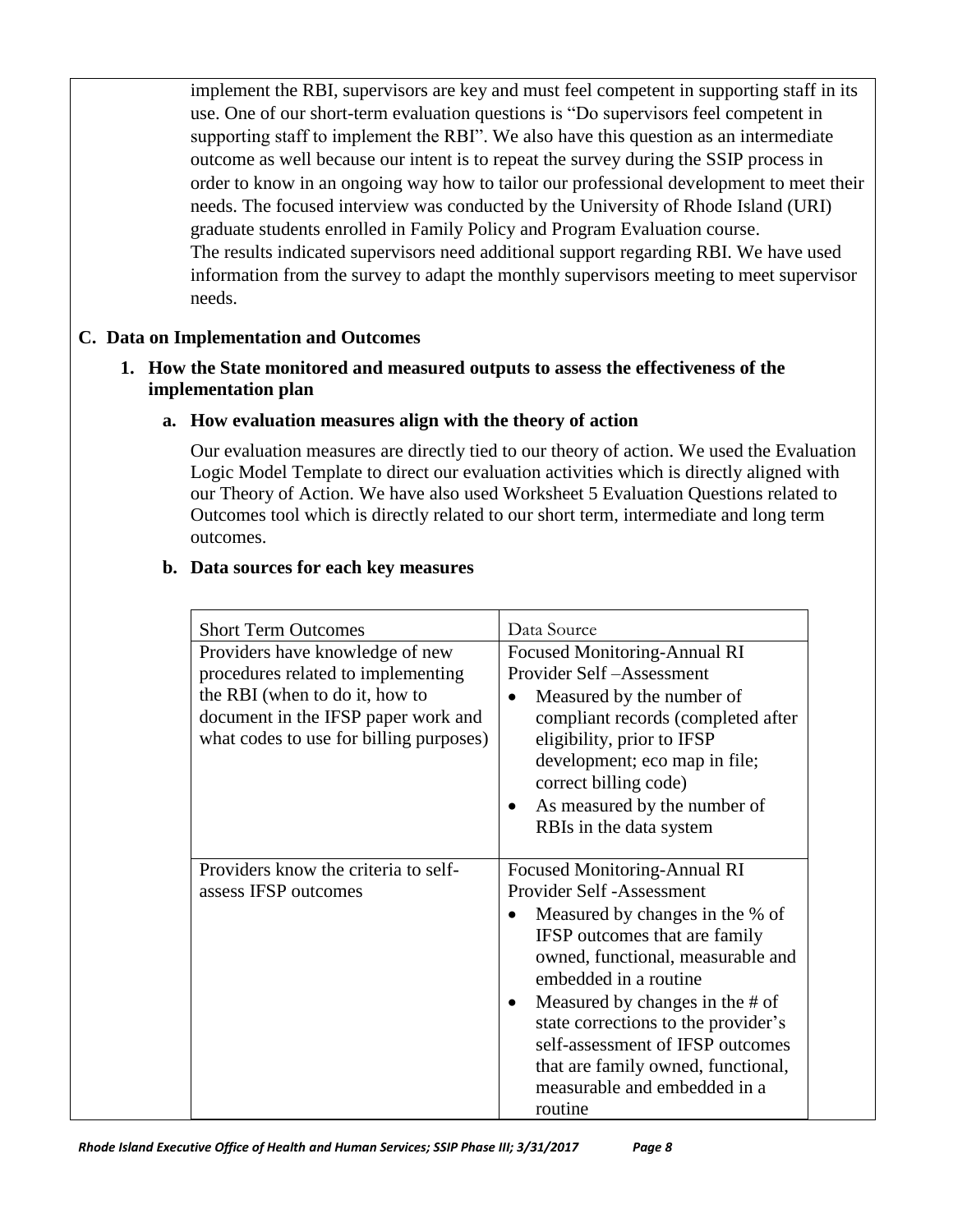| Providers and stakeholders are aware<br>of implementation of the RBI in RI                                                                                                               | As measured by the number of<br>contacts made by records of<br>enewsletters sent; numbers of<br>participants at presentations to the<br>ICC, Directors and Supervisors                                                                                                                                                                                                                                                                                                      |
|------------------------------------------------------------------------------------------------------------------------------------------------------------------------------------------|-----------------------------------------------------------------------------------------------------------------------------------------------------------------------------------------------------------------------------------------------------------------------------------------------------------------------------------------------------------------------------------------------------------------------------------------------------------------------------|
| Providers gain knowledge about how<br>to conduct an RBI, how to prioritize<br>family concerns based on the RBI, and<br>how to develop outcomes based on the<br>priorities of the family. | As measured by a knowledge<br>$\bullet$<br>survey based on the test questions<br>from the chapter The Routines<br>Based Interview from the book<br><b>Routines Based Early</b><br><b>Intervention: Supporting Young</b><br>Children and Their Families by<br>Robin McWilliam<br>As measured by focused<br>$\bullet$<br>interviews conducted by URI<br>graduate students for supervisors<br>regarding their competency to<br>support staff in implementing the<br><b>RBI</b> |
| <b>Outputs</b>                                                                                                                                                                           |                                                                                                                                                                                                                                                                                                                                                                                                                                                                             |
| Implementation plan to scale up RBI                                                                                                                                                      | As measured by a complete training<br>plan with timelines                                                                                                                                                                                                                                                                                                                                                                                                                   |
| Updated RI Policies and Procedures,<br>RI Claim Reimbursement Guidebook<br>for EI Services IFSP Guidebook and<br>other relevant statewide forms                                          | As measured by completed documents                                                                                                                                                                                                                                                                                                                                                                                                                                          |
| Numbers of staff trained in RBI                                                                                                                                                          | As measured by training records of the<br>numbers of participants trained in the<br>RBI compared to implementation plan<br>targets                                                                                                                                                                                                                                                                                                                                          |
| Number of training materials                                                                                                                                                             | As measured by documents posted on<br>the Sherlock Center in Disabilities<br>website                                                                                                                                                                                                                                                                                                                                                                                        |
| Number and types of communication                                                                                                                                                        | As measured by Actual contacts: via<br>Newsletter, and Presentations                                                                                                                                                                                                                                                                                                                                                                                                        |
| Other                                                                                                                                                                                    |                                                                                                                                                                                                                                                                                                                                                                                                                                                                             |
| <b>Entry Ratings Outcome 1</b><br>Children whose families have had an<br><b>RBI</b>                                                                                                      | As measured by child outcomes data<br>used for federally reporting Child<br>Outcomes in our data system                                                                                                                                                                                                                                                                                                                                                                     |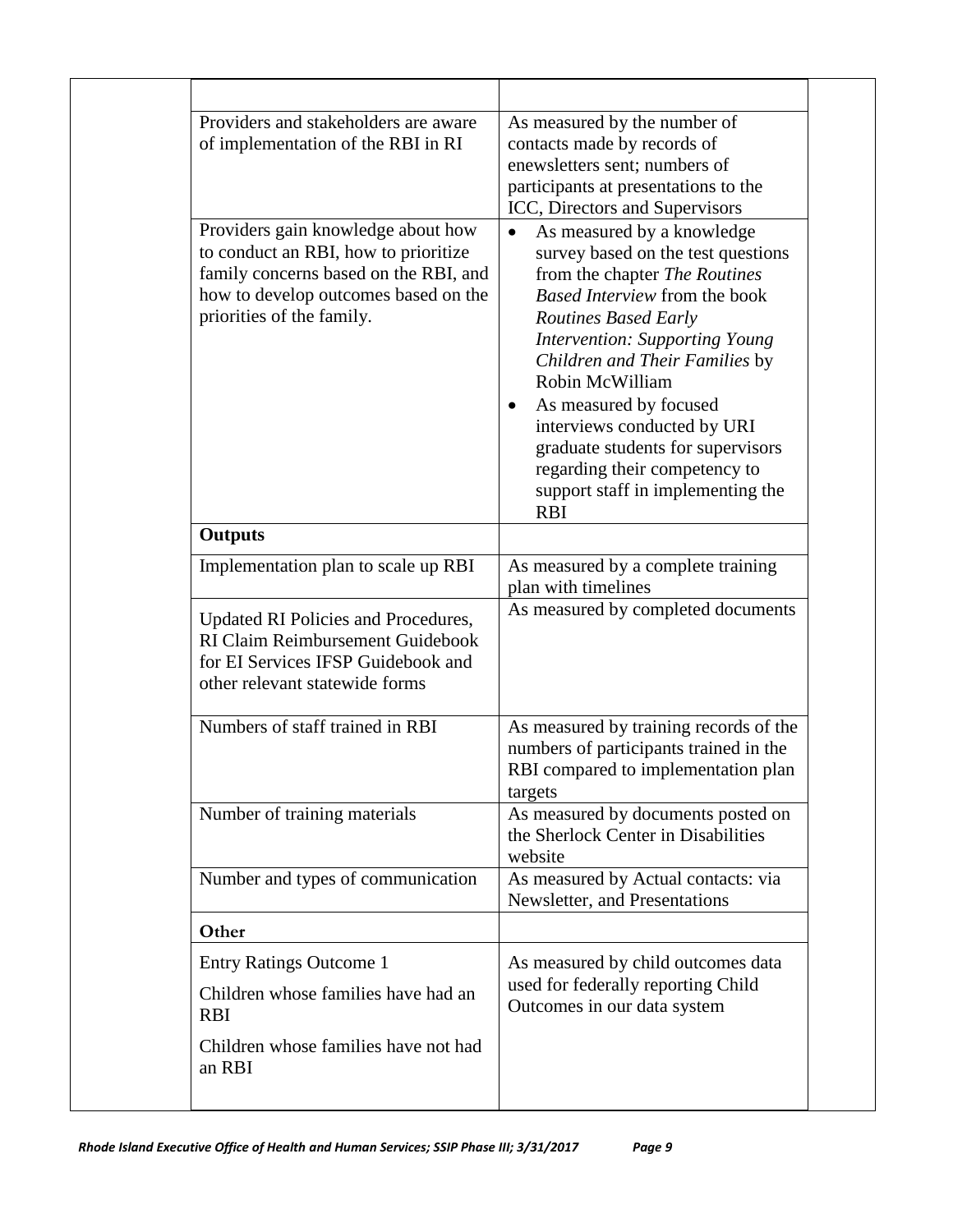| <b>Progress Summary Statement 1</b><br>Children whose families have had an<br><b>RBI</b><br>Children whose families have not had<br>an RBI | <b>Child Outcomes Measurement</b><br>System; Data System        |  |
|--------------------------------------------------------------------------------------------------------------------------------------------|-----------------------------------------------------------------|--|
| The number of IFSP Outcomes<br>Children whose families have had an<br><b>RBI</b><br>Children whose families have not had<br>an RBI         | Annual Self-Assessment as part of<br><b>General Supervision</b> |  |

# **c. Description of baseline data for key measures**

We have baseline data from SFY 13-14 and 14-15 regarding the percentage of IFSPs in which the Outcomes are compliant with being family owned, functional, measurable, and embedded in a routine. We have compared this year's 15-16 data to that and have seen improvement in all four categories. The baseline data were collected during the annual provider Self-Assessment process which is part of our General Supervision process. Each provider rated their own compliance on 2 initial outcomes of all records selected by the state for the review (10% of all new enrollment January 1 to June 30 of the review period).

We have baseline data from SFY 14-15 regarding the number of corrections made to the provider's self-assessment of outcomes that the provider assessed to be compliant with being family owned, functional, measurable, and embedded in a routine. The data were collected in the same way as above. We have compared this year's SFY15-16 data to that and have seen a decrease in the number of state corrections to the provider's selfassessment of the outcome's compliance in all 4 categories.

We have baseline data from SFY 14-15 regarding the number of IFSP outcomes. The baseline data were collected in the same way as above. We have compared SFY15-16 data to that data and have seen an increase in the number of outcomes for children whose family have had an RBI verses children whose family did not have an RBI.

For other measures the data was collected for the first time this year.

# **d. Data collection procedures and associated timelines.**

Data collection procedures for all items are based on an annual self-assessment. Selfassessment forms are given to the provider in late August. All providers are scheduled for a focused monitoring site visit in either September, October or November to verify the provider's self-assessment by a record review of 25% of the self-assessment data. Data are collected, analyzed and reports prepared in November/December.

Data collection for training staff on conducting an RBI was collected after training according to our implementation plan. Numbers were updated as they were collected. Fidelity was measured according to the implementation plan. Data were reviewed in an on-going process.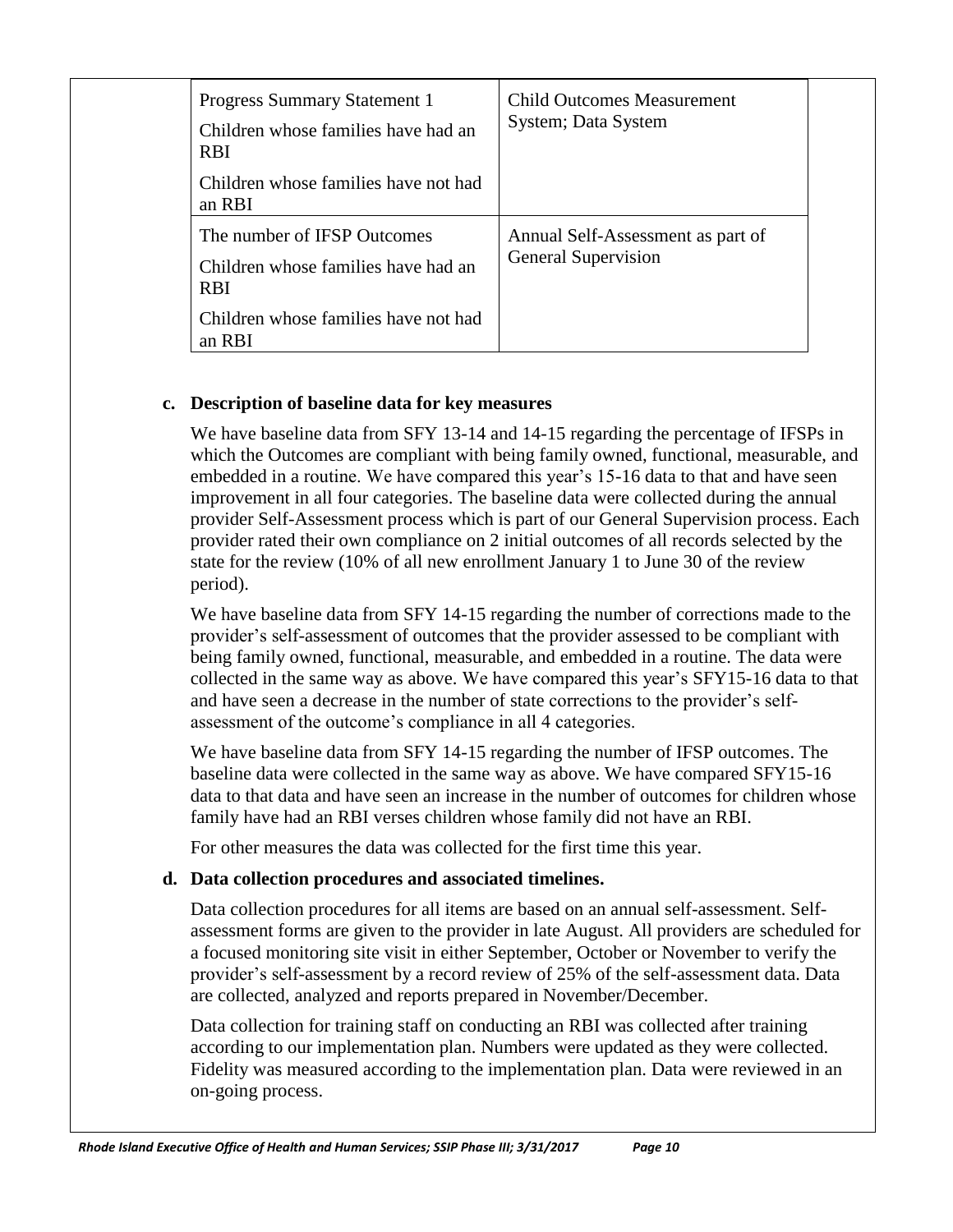Data for pre- and post-testing of training participants was collected before and after training. The pre-and posttest scores on individual questions was reviewed to see how training could be improved. A data analysis with recommendations was also completed by graduate students in the Program Policy and Program Evaluation course at University of Rhode Island. They reviewed three cohorts' pre- and posttests.

Data for the focused interview question was collected in the Spring of 2016 in 30-45 minute interviews with 9 supervisors focusing on topics such as how adequate the RBI training was, whether the supervisor felt they had the supports and skills needed to implement and supervise staff on the RBI, and what issues/barriers have arisen during the implementation process. A summary of the themes derived from the responses was prepared and reviewed with the RBI planning team.

Data collected for outputs related to state policy documents and forms was collected like a "to do" list completing the documents as planned.

Data for RBIs in the system was reviewed ongoing and summarized annually

Data for Entry Ratings of Outcome 1 was collected in the data base. Entry Outcomes are collected for all new children in the IFSP process.

# **e. [If applicable] Sampling procedures**

No sampling was used

# **f. [If appropriate] Planned data comparisons**

This year we compared data for children whose family had an RBI with those children whose family did not have an RBI. The data were collected as a part of our general supervision from provider self-assessment data as a part of our general supervision. We began including the number of IFSP outcomes in SFY14-15 but this is the first year we have collected data on the number of outcomes for children who have had an RBI. Providers were asked to report the number of initial outcomes on the IFSP. This year we could identify which children had an RBI in the RBI date field. The results indicated more outcomes were written for families who had an RBI. Validated studies focusing on RBI, show there is an increase in the number of IFSP outcomes in the initial IFSP. The results of the self-assessments indicated more IFSP outcomes were completed for those children who have had an RBI (4.62 average number of IFSP outcomes for those children whose family had an RBI and 2.5 average number of IFSP outcomes for children whose family did not have an RBI). This finding is preliminary, and has limitations because of the small number of children who have had an RBI in the review. We have submitted a request to URI to test the statistical significance of the increase.

We have also collected data to compare entry ratings for Child Outcome 1- Positive Social Emotional skills for children whose families had an RBI vs children whose families have not had an RBI. This data is collected from the data system as part of the global child outcomes measurement system and is required for new enrollment. This year we can disaggregate the data for children who have had an RBI. This is important as a gauge to see if we are on the right track. We will not have a large enough number of children whose families have had an RBI to determine if we are making progress towards our SIMR for a substantial amount of time, because progress depends on discharge data, which for some children may be three years from now. Our SIMR will measure the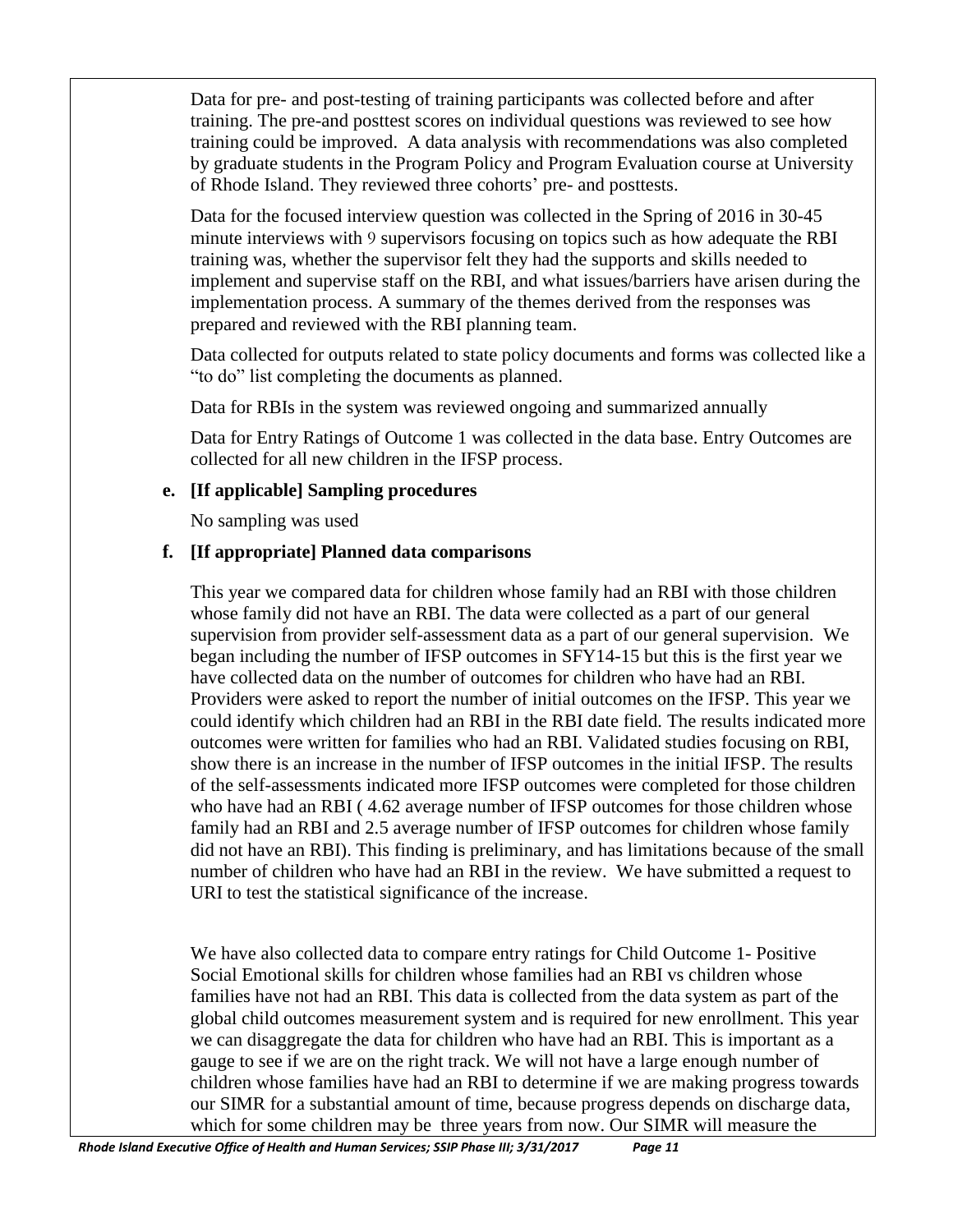progress of children whose family had an RBI. We have selected the RBI because we believe it will address a "blind spot" in identifying social emotional needs which was suggested by our data analysis in Phase I and will provide needed information that providers currently do not obtain. One way we can look for changes in the meantime is entry ratings. We would expect to see fewer children whose family had an RBI rated age appropriate at entry in Outcome 1 because the RBI should better identify needs, and we would expect to see lower entry ratings for Outcome 1 overall as well. The results of the comparison show lower ratings in all 7 categories for children whose family has had an RBI. This finding is preliminary and has limitations because of the small number of children whose families have had an RBI in the review. However the fact that all 7 categories are lower is very encouraging. We have submitted a request to URI to test the statistical significance of the increase.

# **g. How data management and data analysis procedures allow for assessment of progress toward achieving intended improvements.**

Progress related to IFSP outcomes (the number of IFSP Outcomes; the number of changes to self-assessments by the state; the % of outcomes that are compliant with being family owned, functional, measurable and embedded in a routine) is measured through provider self-assessments as part out general supervision process. Our data management procedures regarding the self-assessment process includes a review by our data manager of the completed provider self-assessment to check to see that the data has been entered correctly on the spreadsheet. The state, through a record review, verifies the accuracy of 25% of the records identified on the self-assessment to be sure the self-assessment is correct. At the record review, any data found non-compliant in the self-assessment is changed by the state. In the case where there are large numbers of changes indicating the provider misunderstood the criteria for compliance, the self-assessment would be reconducted by the provider and another site visit to verify data would be scheduled. The criteria for compliance is included on the form issued to the provider and in addition, the state has issued technical assistance documents such as Steps to Building an IFSP Child Outcome; IFSP Outcomes Family Owned, Functional, Measurable and Embedded in a Routine, and Developing Better Child and Family Outcomes to help create and identify compliant IFSP outcomes. This data has been submitted for statistical analysis to URI and the change has been determined to be statistically significant.

Progress related to Entry Outcomes is measured through the state's Child Outcomes Measurement system. Data management procedures include tools within the data system to track missing child outcomes data, clear policies and procedures regarding child outcomes data which includes quality assurance plans regarding child outcomes, and site based technical assistance (TA) around data patterns which appear questionable (i.e. exit ratings of age appropriate yet eligible for Part B). Ten new modules related to the child outcomes measurement process have been released as part of an aligned system with Part B which will provide a statewide professional development resulting in quality entry and exit ratings.

Data analyses which allow for assessment of progress toward intended improvements include utilizing our higher education stakeholder-University of Rhode Island and the graduate students in the Program Policy and Program Evaluation course as independent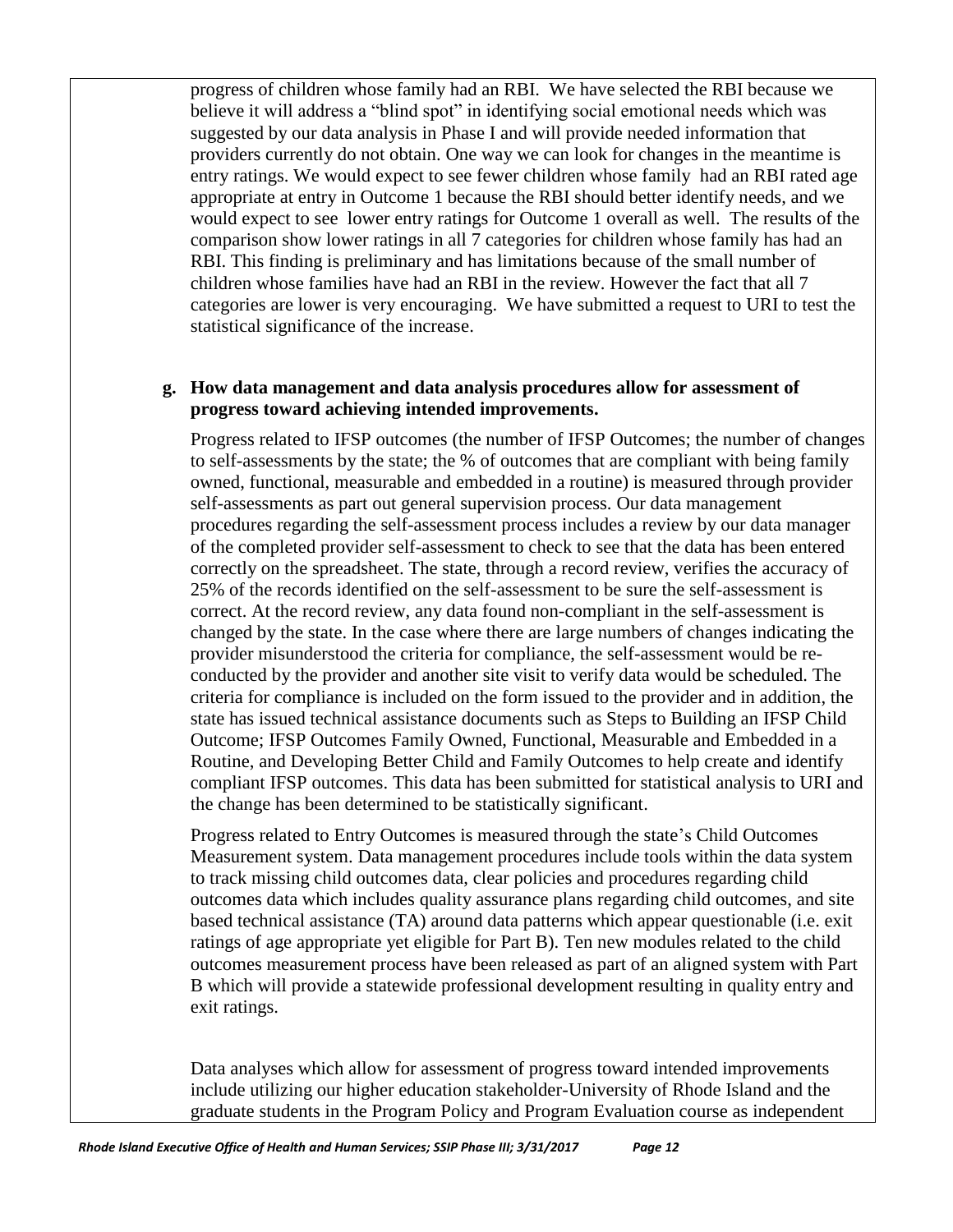#### reviewers of the data.

# 2. **How the State has demonstrated progress and made modifications to the SSIP as necessary**

**a. How the State has reviewed key data that provide evidence regarding progress toward achieving intended improvements to infrastructure and the SiMR** The state has reviewed data and shared it with stakeholders as a way to achieve intended improvements. For example, data was collected regarding pre- and posttests of participants trained for RBI. That information was not only collected but it was used by the RBI training team to improve the content of the professional development offered. The data was also reviewed by URI graduate students for independent analysis. They found that although the data showed a significant positive difference between group scores on the pretest and scores on the posttest, they pointed to limitations of the data because the data was not connected to individuals. They suggested connecting the data to individuals (like a user name they can remember that no one else would understand) and this would result in better data regarding the effectiveness of the training. Another limitation was that there is no comparison group so we have no way of knowing if scores improved just because of taking the test twice, or because the training was effective. Trainers have incorporated this information for future trainings so we can have better data.

#### **b. Evidence of change to baseline data for key measures**

One indicator that has shown a change in baseline data is the change in the improvement in the quality of our IFSP outcomes.

#### **c. How data support changes that have been made to implementation and improvement strategies**

The data revealed an issue with fidelity and the numbers of RBIs in the data system immediately. We began to make changes as a response as indicated in question 2.(b)

# **d. How data are informing next steps in the SSIP implementation**

Data are being used to find barriers to the success of our SSIP. For example, the data regarding fidelity was used immediately to start the process of finding out what was in the way of achieving fidelity as we had planned. The data are being used to determine professional development needs of supervisors and trainees, as previously described.

# e. **How data support planned modifications to intended outcomes (including the SIMR)—rationale or justification for the changes or how data support that the SSIP is on the right path.**

We feel the following data shows we are on the right path:

We have successfully met our goals for training.

| A review of the number of<br>participants trained to do the RBI<br>in accordance with the<br><b>Implementation Plan</b> | The number of participants<br>planned: 160 | Actual: 156 participants |
|-------------------------------------------------------------------------------------------------------------------------|--------------------------------------------|--------------------------|
|-------------------------------------------------------------------------------------------------------------------------|--------------------------------------------|--------------------------|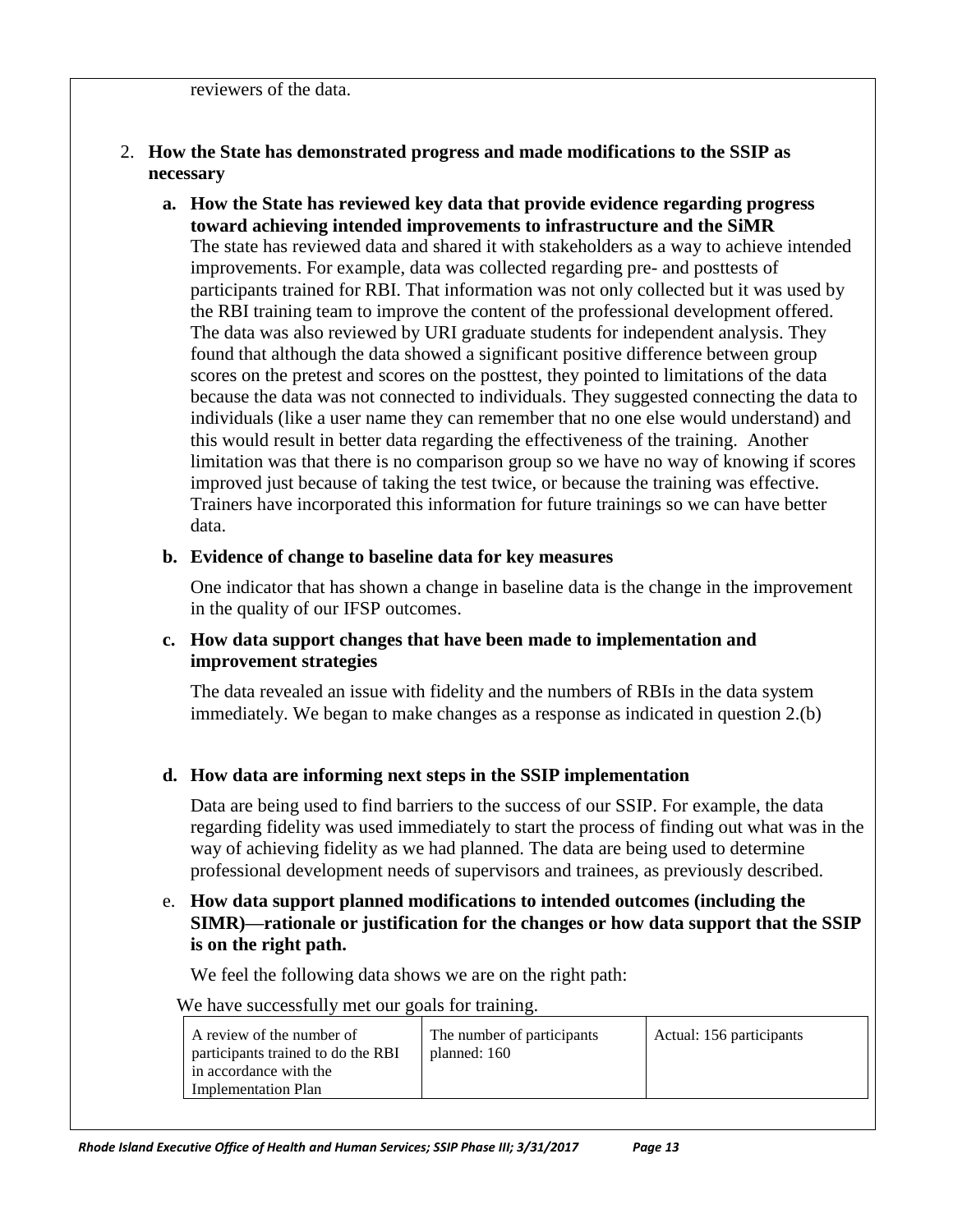Participants in the RBI training gained knowledge regarding how to do the RBI, how to prioritize family concerns, and how to develop outcomes based on the family's priorities and concerns.

| A review of the pre- and posttests<br>of individuals trained to conduct<br><b>RBI</b> | 51 EI Providers completed<br>pretest<br>47 EI Providers completed post<br>test | Significant positive difference<br>between group scores on the<br>pretest and scores on the post<br>test |
|---------------------------------------------------------------------------------------|--------------------------------------------------------------------------------|----------------------------------------------------------------------------------------------------------|
|                                                                                       |                                                                                |                                                                                                          |

#### We have met our goals updating policy documents and forms.

| A review of state procedural<br>documents updated to include RBI<br>(when to do it, how to document in<br>the IFSP paper work and what<br>codes to use for billing purposes). | Planned:<br>Reimbursement Manual<br>٠<br>Child and Family Outcomes<br>$\bullet$<br>Policy<br>IFSP Guidebook (In<br>٠<br>process)<br><b>IFSP</b><br><b>IFSP Flow Chart</b><br>Data System field<br>٠<br><b>RI</b> Provider Annual<br>Assessment | Actual: All procedural<br>documents, forms and the data<br>system has been updated<br>according to the plan |
|-------------------------------------------------------------------------------------------------------------------------------------------------------------------------------|------------------------------------------------------------------------------------------------------------------------------------------------------------------------------------------------------------------------------------------------|-------------------------------------------------------------------------------------------------------------|
|-------------------------------------------------------------------------------------------------------------------------------------------------------------------------------|------------------------------------------------------------------------------------------------------------------------------------------------------------------------------------------------------------------------------------------------|-------------------------------------------------------------------------------------------------------------|

#### Administrative procedures are being followed correctly

| A review of the RI Provider    | Focused monitoring of 9 child | 9/9 records were found |
|--------------------------------|-------------------------------|------------------------|
| Annual Self-assessment for RBI | records 25% of sample         | procedurally accurate  |
| procedural accuracy            |                               | SFY 15-16              |

#### We are communicating about the RBI to providers and stakeholders

| Track contacts made about RBI | A review of the number of<br>contacts made through<br>enewsletter, and ICC<br>presentations |                                                          |
|-------------------------------|---------------------------------------------------------------------------------------------|----------------------------------------------------------|
|                               |                                                                                             | 2 Presentations Directors<br>Supervisors 24 participants |

## Providers are developing more outcomes for children whose families have had an RBI consistent with expectations.

| A review of SFY 2015-16 Annual<br>Provider Self-assessment data<br>regarding the number of IFSP | Average number of IFSP<br>Outcomes of families<br>without/RBI | $SFY$ 15-16 2.50 IFSP outcomes<br>on the initial IFSP |
|-------------------------------------------------------------------------------------------------|---------------------------------------------------------------|-------------------------------------------------------|
| <b>Outcomes</b>                                                                                 | Average number of IFSP<br>outcomes with an RBI                | SFY2015-16 4.62 IFSP<br>outcomes on the initial IFSP  |

The quality of IFSP outcomes has significantly  $(p < .05)$  improved and the differences are significant in all four components of outcomes improved.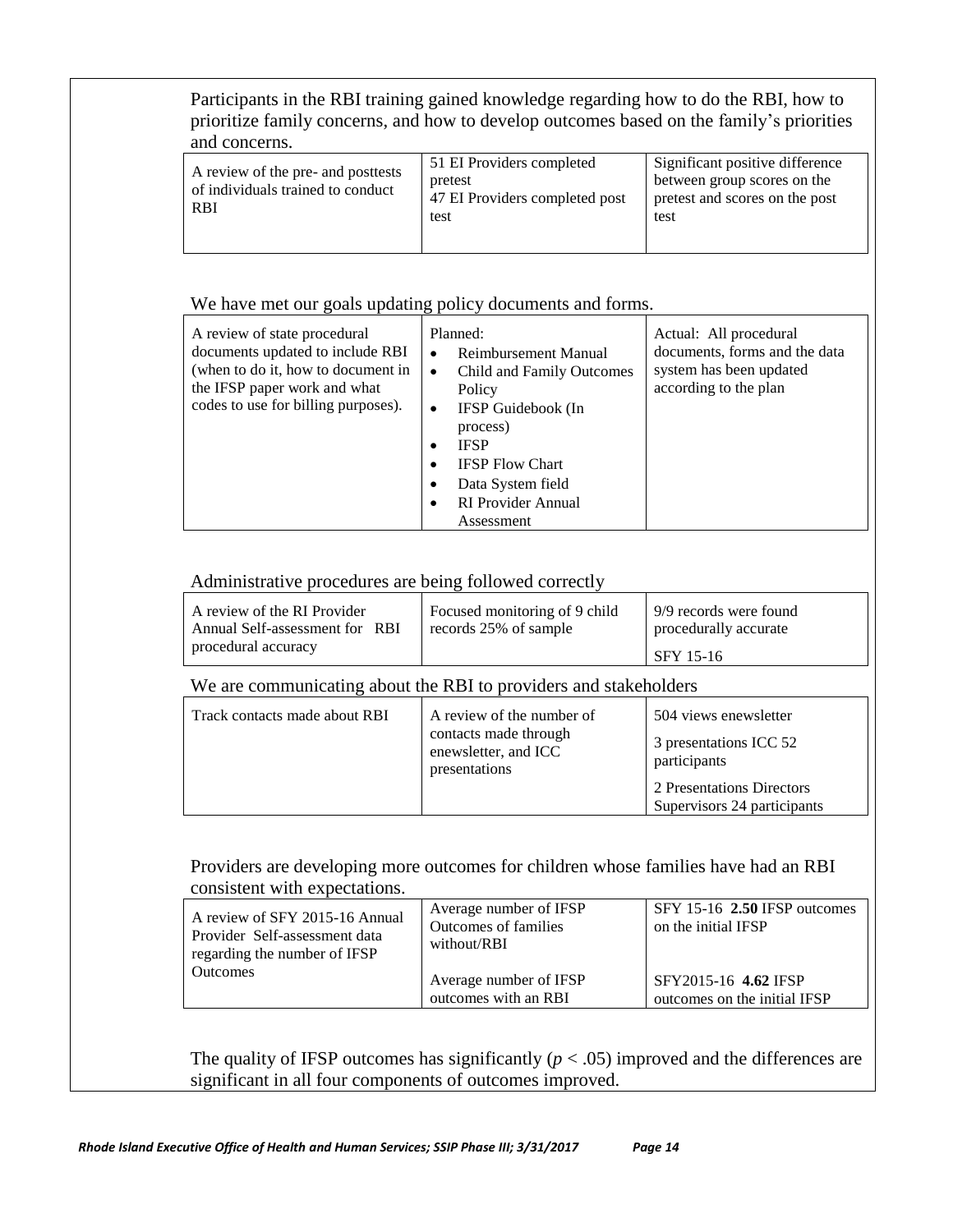| A review of SFY 2015-16 Annual  | % of Outcomes         | <b>SFY</b> | <b>SFY</b> | <b>SFY</b> |
|---------------------------------|-----------------------|------------|------------|------------|
| Provider Self-assessment data   |                       | $13 - 14$  | $14 - 15$  | $15-16$    |
| regarding IFSP Outcomes (Family | <b>Family Owned</b>   | 91.60      | 90.53      | 95.52      |
| owned, functional, measurable,  | Functional            | 81.23      | 87.99      | 92.69      |
| embedded in a routine)          | Measurable            | 67.13      | 64.89      | 83.96      |
|                                 | Embedded in a Routine | No data    | 67.32      | 87.62      |

Providers have improved in their ability to assess IFSP outcomes

| A review of SFY 2015-16 Annual     | Number of changes to provider | <b>SFY</b> | <b>SFY</b> | <b>SFY</b> |
|------------------------------------|-------------------------------|------------|------------|------------|
| Provider Self-assessment regarding | outcomes assessment           | $13 - 14$  | $14 - 15$  | $15-16$    |
| changes to the provider assessment | <b>Family Owned</b>           | No Data    | -8         |            |
| of IFSP Outcomes (Family           | Functional                    | No Data    | 14         | 10         |
| owned, functional, measureable,    | Measureable                   | No Data    | -27        | 19         |
| embedded in a routine)             | Embedded in a Routine         | No Data    | 12         | ь          |

Our data shows lower entry ratings on Child Outcomes Summary Forms for children whose family had an RBI in Outcome 1 than children whose family have not had an RBI. This supports our hypotheses that providers need a high quality assessment practice that identifies children's functioning in social emotional development\*

| 2015-16 With RBI |                 | 2015-16 Without RBI |                 | Summary  |             |          |
|------------------|-----------------|---------------------|-----------------|----------|-------------|----------|
| <b>COSF</b>      | <b>Number</b>   | Percent             | <b>Number</b>   |          |             |          |
| Rating 1-7       | οf              | <b>Rated at</b>     | οf              | Percent  |             |          |
|                  | <b>Children</b> | each                | <b>Children</b> | Rated at |             |          |
|                  | at each         | <b>Rating</b>       | at each         | each     |             |          |
|                  | <b>Rating</b>   |                     | Rating          | Rating   | <b>Diff</b> |          |
| 1                | 1               | 0.89%               | 31              | 1.44%    | $-0.55%$    | Less 1's |
| $\overline{2}$   | $\overline{7}$  | 6.25%               | 122             | 5.75%    | 0.50%       | More 2's |
| 3                | 13              | 11.61%              | 178             | 8.31%    | 3.30%       | More 3's |
| 4                | 23              | 20.54%              | 451             | 20.43%   | 0.11%       | More 4's |
| 5                | 32              | 28.59%              | 566             | 26.36%   | 2.23%       | More 5's |
| 6                | 19              | 16.26%              | 447             | 21.60%   | -5.34%      | Less 6's |
| 7                | 16              | 14.29%              | 359             | 16.12%   | $-1.83%$    | Less 7's |
| <b>Missing</b>   | $\mathbf{1}$    | .89%                | 5               | 0.23%    | 0.66%       |          |
| Total            | 112             |                     | 2159            |          |             |          |

*\*This data has limitations due to the size of N for children who have had an RBI. It is interesting in that every rating supports our hypotheses that a quality assessment practice will help providers identify social emotional needs early in the IFSP process. It is out intent to ask the University of Rhode Island to further analyze this data to determine its statistical significance*.

The data reported below have been used to make modifications to our intended implementation plan. Based on the shortcomings of meeting our targets, and feedback gathered from supervisors and trainees, the following modifications have been made.

1.We have developed a new plan for reaching fidelity in implementation of the RBI, which includes providing supervisor support and eliminating the video submission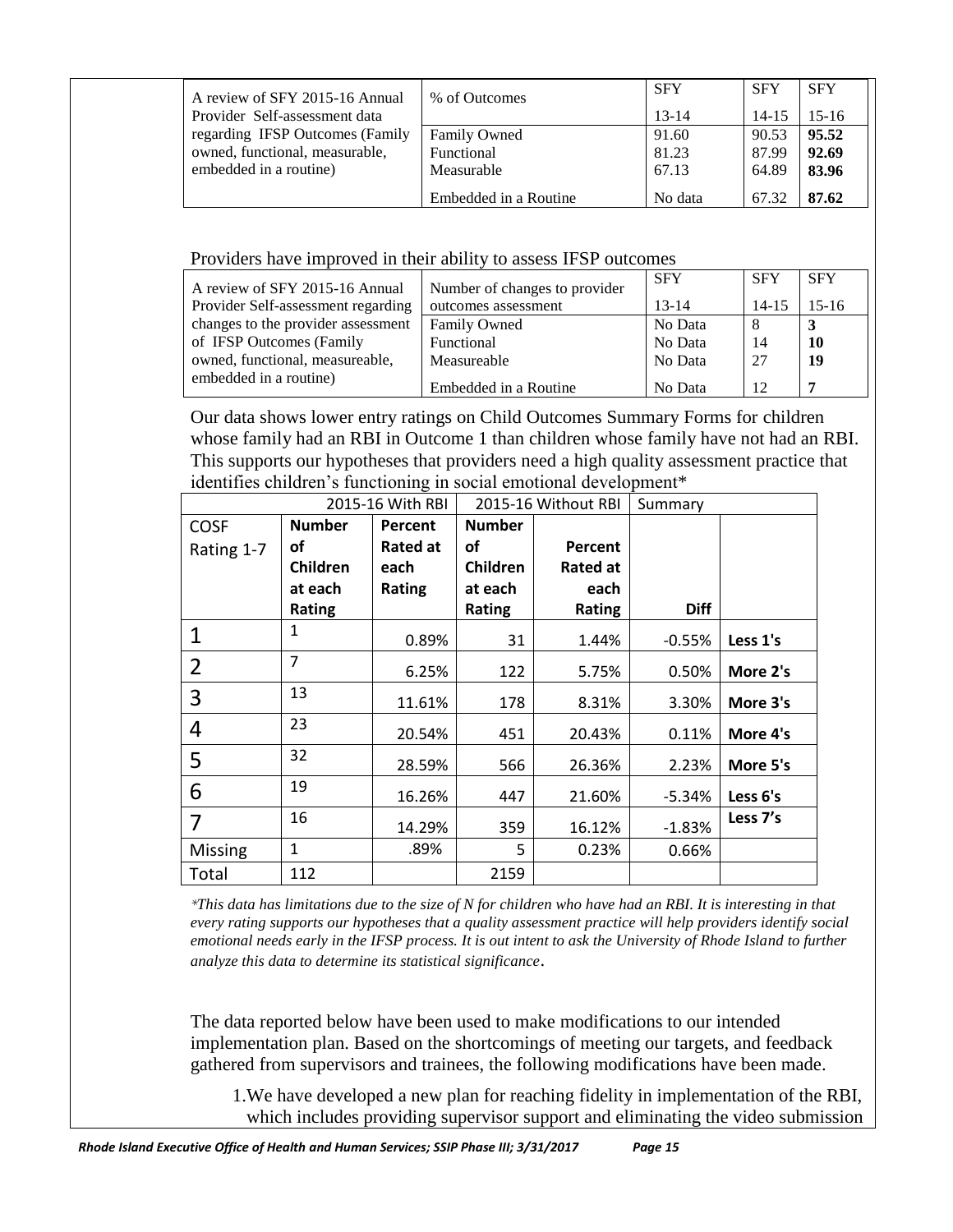as a requirement to achieve fidelity, but includes using video as a tool in supervision regarding fidelity. (see below)

| A review of the number of<br>participants trained to fidelity in<br>accordance with the | The number of participants planned<br>to be trained to fidelity:160 | Actual:5 participants<br>trained to fidelity |
|-----------------------------------------------------------------------------------------|---------------------------------------------------------------------|----------------------------------------------|
| implementation plan                                                                     |                                                                     |                                              |

2.We needed to create a firmer timeline for utilizing the RBI for all new enrollees and to create a tool for providers to check their missing RBI data. (see below)

| A review of the   | Based on the numbers of participants trained we | Actual: SFY 15-16 |
|-------------------|-------------------------------------------------|-------------------|
| number of RBIs in | would have expected hundreds of RBIs            |                   |
| the data system   |                                                 |                   |

# **3. Stakeholder involvement in the SSIP evaluation**

## **a. How stakeholders have been informed of the ongoing evaluation of the SSIP**

We have presented our data regarding implementing RBI statewide to stakeholders such as the Interagency Coordinating Council and the Directors Association and the monthly Supervisors group.

The Director's Association is actively involved in the implementation and participated in discussion and made suggestions based on the data. For example, in discussion of very early data which looked at Outcome 1 entry ratings of those children whose family had an RBI compared to children whose family did not, the data shows lower entry ratings of children with an RBI, further disaggregation of the data was suggested to see if there were more numbers of children at entry with single established condition which could account for the lower ratings. We had not disaggregated the data in that way and will do so and report back to that group. Sharing SSIP data we collect from the annual self-assessment with this group showed improvement in child outcomes, evidence that providers are reviewing child outcomes with the same lens as the state, and more outcomes for children with an RBI. This data reflects the hard work of their staff and many share the data within their programs.

# **b. How stakeholders have had a voice and have been involved in decision-making regarding the ongoing evaluation of the SSIP**

We intentionally create opportunities to use feedback from stakeholders as part of our ongoing evaluation of the SSIP. One example of this is our focused interviews with supervisors. Supervisors are key stakeholders in that it is that group which will support RBI implementation in their own programs. What they know and feel competent about will drive a successful implementation. We have created an opportunity as part of our SSIP evaluation to find out where they feel their skills are and what they need to support their staff. To evaluate this, we asked the University of Rhode Island (URI) to assist. Graduate program students enrolled in the Family Policy and Program Evaluation graduate course surveyed EI supervisors using a focused interview conducted by phone. The results of the survey indicated supervisors did not feel competent in supporting staff in implementing the RBI. Although the results are not what we had hoped, we welcomed to know this data and have increased PD for supervisors. Information gleaned in this survey prompted the training team to review the RBI process, view video and collaboratively complete the RBI checklist with the supervisors group. These individuals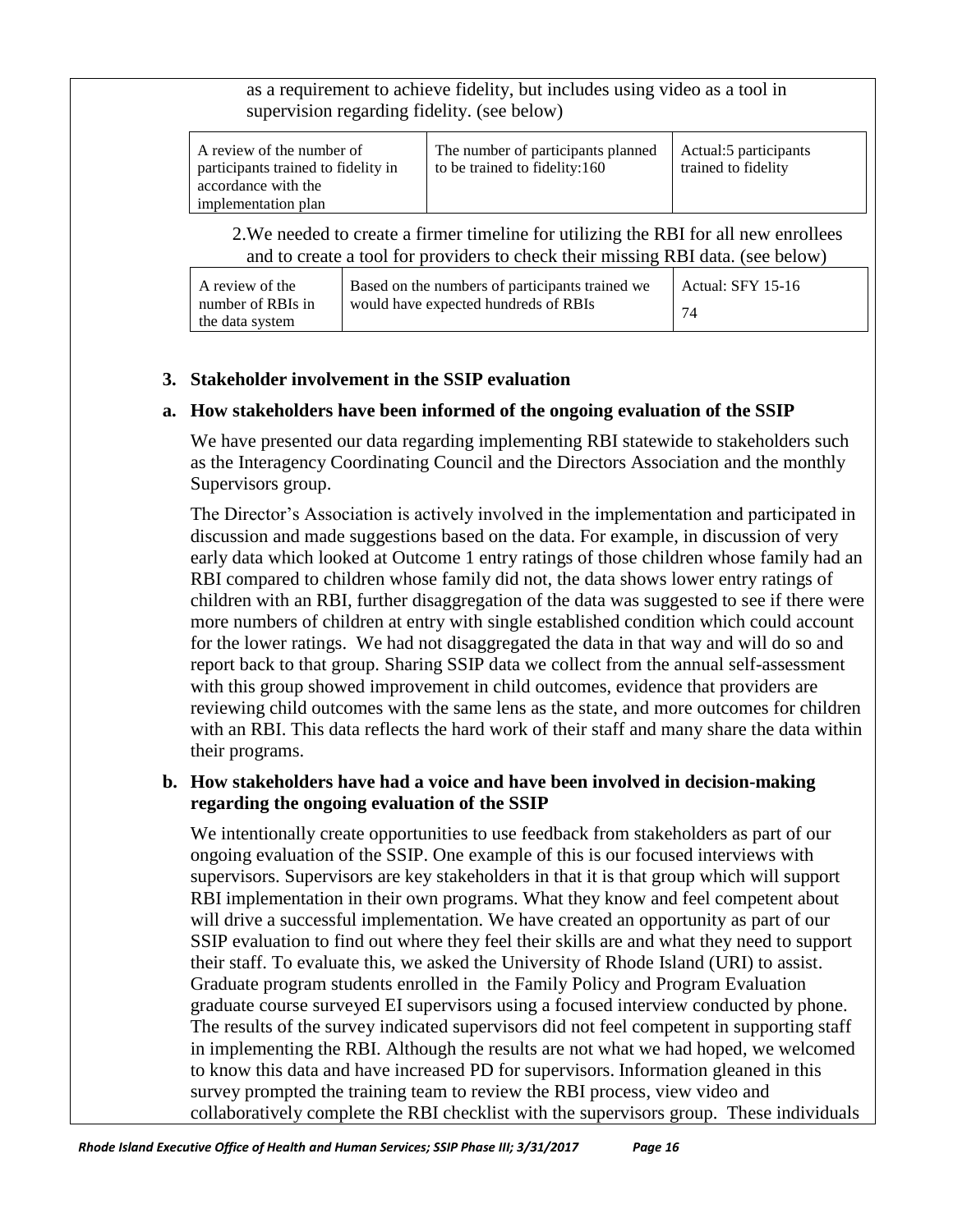had attended RBI training in August 2015 but the results of the survey indicated they needed more information / review of information to gain confidence in supporting their staff.

In addition, we are sending 3 supervisors to RBI training to the We have added a focus on RBI to the supervisors' seminar which meets monthly. For example, the University of Alabama to become certified RBI trainers. This will provide intensive RBI training and will help build the state's capacity to support their staff and each other.

Staff who have been trained in RBI are another group we have intentionally included as a part of our ongoing SSIP evaluation. We are in the process now of asking their feedback through an online survey instrument. The survey relates to a long-term outcome but it is important to have information now which will help to identify training needs. The outcome is "Providers feel that implementing the RBI results in IFSPs that are more appropriate and effective for families ". We plan to ask "Do you feel that implementing the RBI results in IFSPs that are more appropriate and effective for families?" along with other questions which point to training needs. We will use this information in planning future trainings.

# **D. Data Quality Issues**

- **1. Data limitations that affected reports of progress in implementing the SSIP and achieving the SIMR due to quality of the evaluation data**
- **a. Concern or limitations related to the quality or quantity of the data used to report progress or results**

We have low numbers of RBI's in the data system. We believe this to be a data collection issue. It has impacted our data in that we are not able to tell who has had an RBI. We believe this issue is resolved (as previously described). The data depending on RBI comparison is the number of IFSP outcomes for non-RBI and RBI children, and the entry ratings of non-RBI and RBI.

In the URI analysis of pretest and posttests of three cohorts of individuals trained to do the RBI, they have recommended that creating a link between the pretest and posttest would give more confidence to the data because it would show changes by each individual. They have also suggested using a comparison group to see if any gain was due to taking the test twice. We will have participants link their pretests and posttests going forward and are exploring how we might do a comparison group for future trainings. In addition, we did not get pretest and posttest data from every group trained. The  $1<sup>st</sup>$ pretest posttest of 27 was completed on line and the format could not be included in the URI analysis. In addition, a pretest posttest was not completed for the group of 40 staff who attended our kick-off training by Robin McWillam, and for a group of 35 trained at their own program. These were initial trainings in the beginning and evaluation data collection had not been implemented yet.

# **b. Implications for assessing progress or results**

Although the data appears to be positive, because the  $N$  is low it may not be significant statistically. We may need to wait until more RBIs are completed in the system to have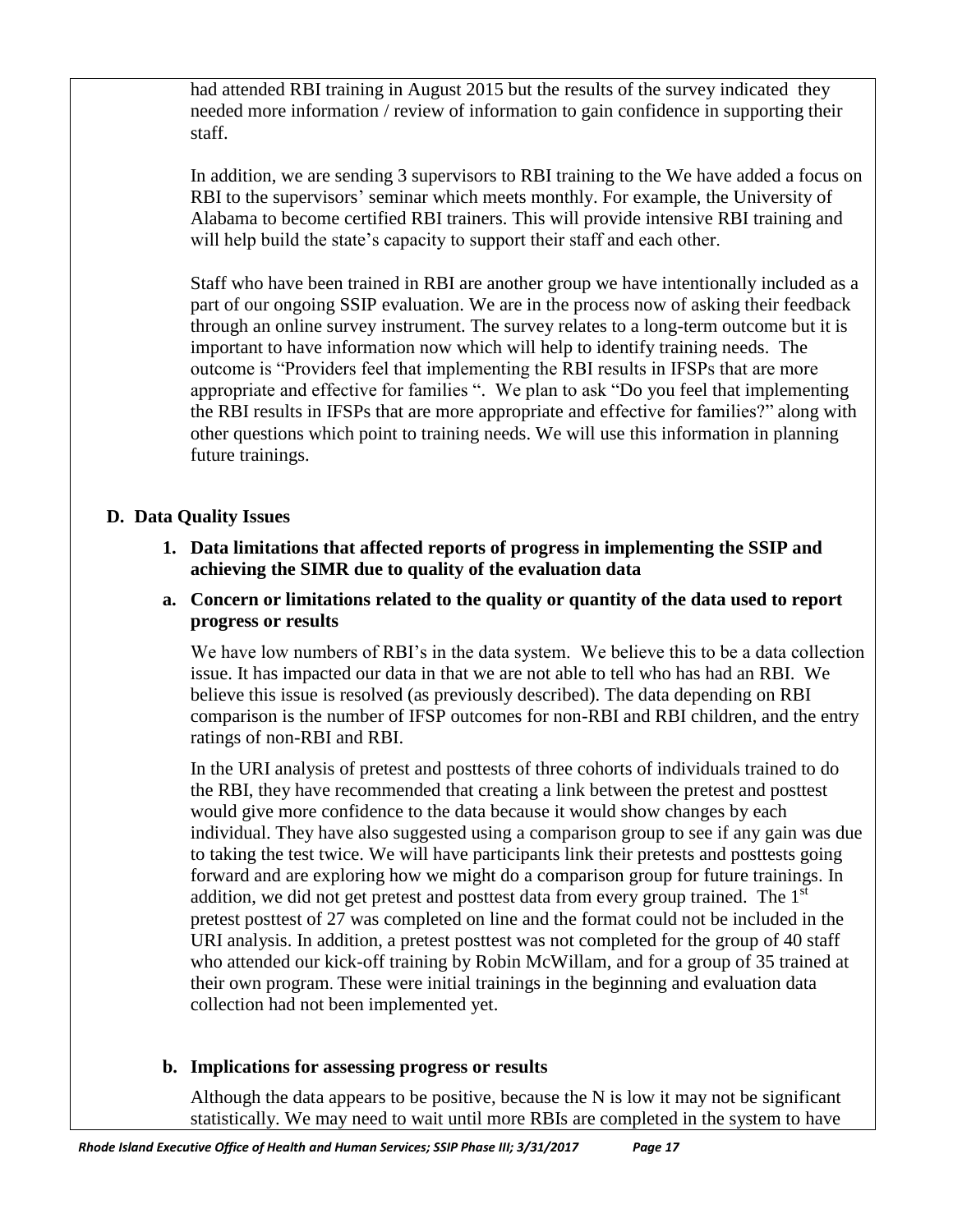more confidence in the findings.

## **c. Plans for improving data quality**

We have added a report in the system to help providers track their own missing RBI's. This will improve data quality.

We are in the process of assessing whether some data we have collected is statistically significant. Data includes: Increase in the number of IFSP Outcomes of children whose family had an RBI; Decrease in the number of state changes in providers self-assessments of IFSP outcomes; and Lower entry ratings of children whose family had an RBI.

# **E. Progress Toward Achieving Intended Improvements**

## **1. Assessment of progress toward achieving intended improvements**

# **a. Infrastructure changes that support SSIP initiatives, including how system changes support achievement of the SiMR, sustainability, and scale-up**

Our infrastructure changes included updating state policies and state forms to support the Routines Based Interview as a statewide practice. These changes are in place and give strength to implementing the RBI. Our procedures and forms have provided a framework for successful implementation. Another infrastructure change was incorporating quality indicators related to Routines Based Early Intervention into the general supervision system i.e. •IFSP Outcomes: (Family Owned, functional, measurable and embedded into a routine) •Services Rendered: (reflective coaching, modeling, parent participation). Embedding our evaluation activities within our existing annual monitoring structure has made our evaluation plan manageable and the provision of technical assistance based on the results of monitoring directly relates to our SIMR. Another infrastructure improvement was the development of an RBI Communication Plan. Keeping stakeholders informed of our SSIP supports a successful implementation.

# **b. Evidence that SSIP's evidence-based practices are being carried out with fidelity and having the desired effects**

As previously discussed we have developed a new timetable for reaching fidelity targets. Even though we do not have as many participants designated as "RI approved" in conducting the RBI as we had planned, the improvements in IFSP Outcomes that are family owned, functional, measurable and embedded in a routine is positive evidence of a desired effect. The University of Rhode Island had determined the change in all components of outcomes (family owned, functional, measurable, and embedded in a routine) to be statistically significant ( $p < .05$ ). The improvements in our IFSP outcomes is significant evidence that we are on the right track. This year three out of nine providers were over 90% compliant in all four components of outcomes!! IFSP outcomes that meet quality indicators directly relate to our SiMR. Developing outcomes that meet quality indicators is a major step in our theory of action and without this step we will not be successful. The fact that our data shows improvement is exactly what we want. We have provided ample technical assistance around outcomes development and developed a rubric to help providers assess their own outcomes. We have also provided site specific feedback on outcomes submitted for review as part of agency Program Improvement Plans.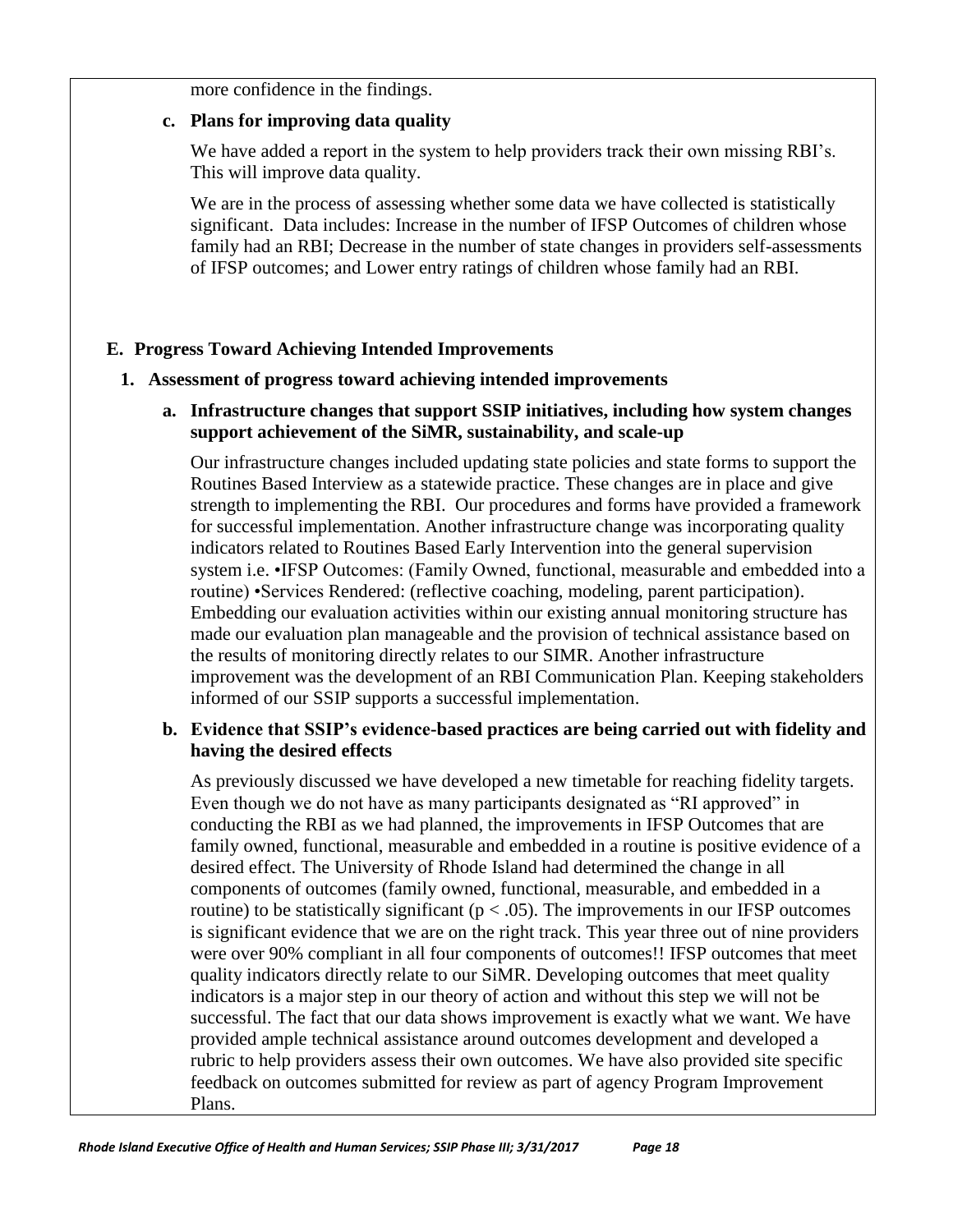## **c. Outcomes regarding progress toward short-term and long-term objectives that are necessary steps toward achieving the SIMR**

We have met the following short term outcomes in Strand A and B.

- **Providers have knowledge of new procedures related to implementing the RBI** (when to do it, how to document in the IFSP paper work and what codes to use for billing purposes)
- Providers and stakeholders are aware of implementation of the RBI in RI
- **Providers know the criteria to self-assess IFSP outcomes**
- **Providers gain knowledge about how to conduct an RBI, how to prioritize family** concerns based on the RBI, and how to develop outcomes based on the priorities of the family.

Our data indicate we have achieved these important steps towards meeting our SIMR (see data tables C. 2. (e)

We have one more short term outcome that we are in the process of evaluating:

**Providers know the criteria to self-assess documentation of service delivery** (Services Rendered Forms)

# **d. Measurable improvements in the SIMR in relation to targets**

Target (All children) 2016 Outcome 1(Positive Social Emotional Skills) 68.20%

Actual (All Children) 2016 Outcome 1 (Positive Social Emotional Skills) 2016 67.22%

Target (Subset of children whose family had an RBI) 2016 Outcome 1(Positive Social Emotional Skills) 69.70%

Actual (Subset of children whose family had an RBI) 2016 Outcome 1(Positive Social Emotional Skills) 0%

We cannot report measurable improvement in our SIMR in relation to targets because there is very limited data to date. Our SIMR is based on a subset of children whose family had an RBI. Improvement is based on Child Outcomes data. There have only been 2 children whose family had an RBI who have been enrolled over 6 months and have discharged. It was not expected that an increase would occur because the reporting period was the year before improvement strategies were fully implemented

# **F. Plans for Next Year**

# **1. Additional activities to be implemented next year including a timeline.**

We plan to concentrate on fidelity next year and have attached a timeline with new targets. We expect to begin Strand C professional development and coaching around Routines Based Early Intervention in September 2017 and expect this to be a 2-year process beginning with supervisors and those who have met fidelity first.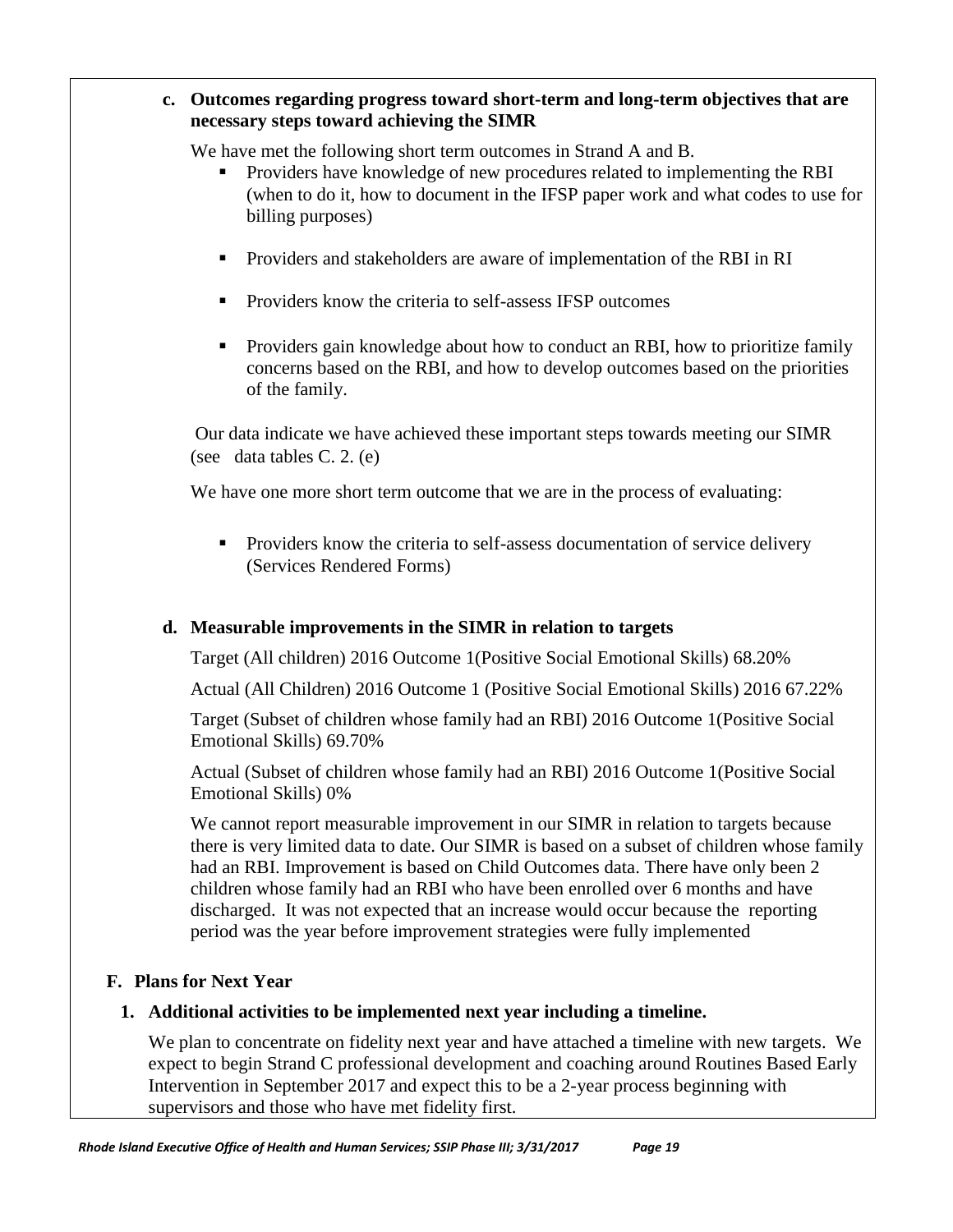| Activity                                                   | <b>Expected Timeline and</b><br><b>Projected Participation</b>                                                                      | <b>Description</b>                                                                                                             |  |
|------------------------------------------------------------|-------------------------------------------------------------------------------------------------------------------------------------|--------------------------------------------------------------------------------------------------------------------------------|--|
| <b>RBI Training During</b>                                 | Spring $2017 \approx 15$                                                                                                            | An abbreviated segment on RBI is                                                                                               |  |
| <b>Introduction to Early</b><br><b>Intervention</b>        | Fall 2017 $\approx$ 25                                                                                                              | conducted during Introduction to Early<br>Intervention for all new staff. The intent of<br>including this is to generate basic |  |
|                                                            | Spring $2018 \approx 25$                                                                                                            |                                                                                                                                |  |
|                                                            | Fall 2018 $\approx$ 25                                                                                                              | awareness and understanding of RBI and<br>the importance of understanding child and                                            |  |
|                                                            | Spring $2019 \approx 25$                                                                                                            | family functioning                                                                                                             |  |
|                                                            | Fall 2019 $\approx$ 25                                                                                                              |                                                                                                                                |  |
|                                                            | Spring $2020 \approx 25$                                                                                                            |                                                                                                                                |  |
| <b>Agency Based RBI</b><br>technical assistance<br>support | Spring $2017 -$ Spring $2018 \approx 2$<br>visits                                                                                   | TA staff will conduct site specific TA to<br>programs at staff meetings. We will<br>conduct on site trainings upon request     |  |
|                                                            | Spring $2018 -$ Spring $2019 \approx 2$<br>visits                                                                                   |                                                                                                                                |  |
|                                                            | Spring $2019 -$ Spring $2020 \approx 2$<br>visits                                                                                   |                                                                                                                                |  |
| <b>Group RBI Training</b>                                  | April 2017 $\approx$ 30 participants<br>This training will be conducted at a central<br>location and offered to all EI new staff or |                                                                                                                                |  |
|                                                            | June 2017 $\approx$ 30                                                                                                              | as a refresher.                                                                                                                |  |
|                                                            | Fall $2017 \approx 30$                                                                                                              |                                                                                                                                |  |
|                                                            | Spring $2018 \approx 30$                                                                                                            |                                                                                                                                |  |
|                                                            | Fall $2018 \approx 30$                                                                                                              |                                                                                                                                |  |
|                                                            | Spring $2019 \approx 30$                                                                                                            |                                                                                                                                |  |
| Increase # of                                              | Summer $2017 = 3$ new trainers                                                                                                      | Three EI providers will attend RBI                                                                                             |  |
| <b>Certified RBI</b>                                       |                                                                                                                                     | training conducted by Robin McWilliam,                                                                                         |  |
| <b>Trainers</b>                                            |                                                                                                                                     | Ph.D to receive certification. The addition                                                                                    |  |
|                                                            |                                                                                                                                     | of 3 new trainers will significantly                                                                                           |  |
|                                                            |                                                                                                                                     | increase our capacity to use RBI and<br>identify those staff using it with fidelity.                                           |  |
|                                                            |                                                                                                                                     | These trainers will first be responsible to                                                                                    |  |
|                                                            |                                                                                                                                     | assess and work with their staff to ensure                                                                                     |  |
|                                                            |                                                                                                                                     | fidelity and then move onto supporting                                                                                         |  |
|                                                            |                                                                                                                                     | other programs.                                                                                                                |  |
| Increase # of                                              | Fall 2017 $\approx$ 60 staff                                                                                                        | The 3 new certified trainers will work with                                                                                    |  |
| <b>Providers conducting</b>                                |                                                                                                                                     | their own staff to coach and assess fidelity.                                                                                  |  |
| <b>RBI</b> with Fidelity                                   | Spring $2018 \approx 60$                                                                                                            | All staff conducing RBI (service<br>coordinators, educators and possibly some                                                  |  |
|                                                            | Fall $2018 \approx 60$                                                                                                              | therapists) in three sites (Looking                                                                                            |  |
|                                                            |                                                                                                                                     | Upwards, Family Service and Children's                                                                                         |  |
|                                                            |                                                                                                                                     | Friend) will be at 85% on the RBI                                                                                              |  |
|                                                            |                                                                                                                                     | Checklist                                                                                                                      |  |